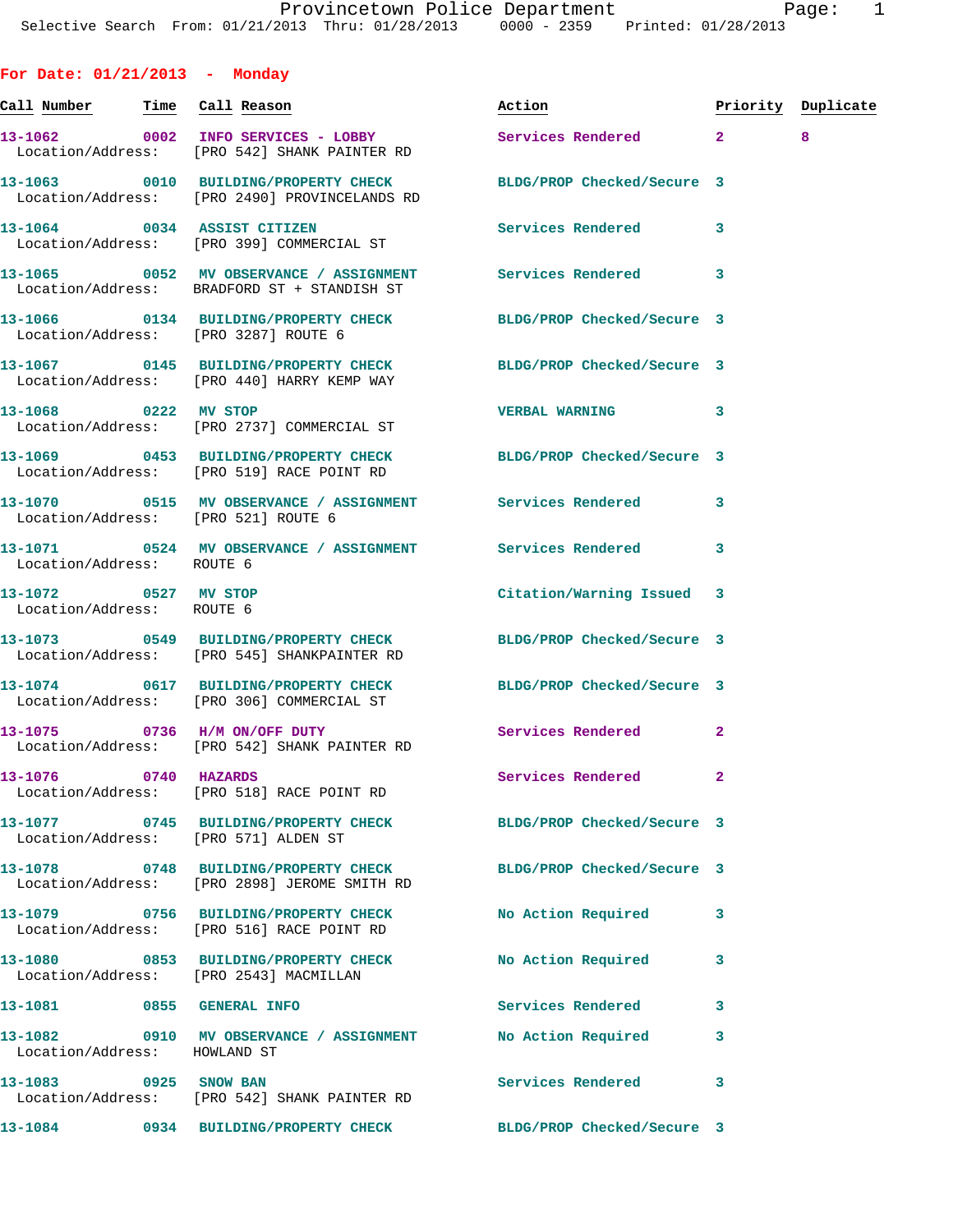|                                      | Provincetown Police Department Page: 2<br>Selective Search From: $01/21/2013$ Thru: $01/28/2013$ 0000 - 2359 Printed: 01/28/2013 |                       |              |
|--------------------------------------|----------------------------------------------------------------------------------------------------------------------------------|-----------------------|--------------|
|                                      | Location/Address: [PRO 175] COMMERCIAL ST                                                                                        |                       |              |
| Location/Address: SHANKPAINTER RD    | 13-1085 0941 MV OBSERVANCE / ASSIGNMENT Services Rendered 3                                                                      |                       |              |
|                                      | 13-1086 0954 191 OUT OF TOWN 1/21/13 Services Rendered 3<br>Location/Address: [PRO 542] SHANK PAINTER RD                         |                       |              |
|                                      | 13-1087 1002 TTY TEST CALL 2008 Services Rendered 1<br>Location/Address: [PRO 542] SHANK PAINTER RD                              |                       |              |
|                                      | 13-1088 1006 BUILDING/PROPERTY CHECK BLDG/PROP Checked/Secure 3<br>Location/Address: [PRO 444] HIGH POLE HILL                    |                       |              |
| Location/Address: HEATHER'S WAY      | 13-1089 1009 ILLEGAL CAMPING 1999 Services Rendered 2                                                                            |                       |              |
|                                      | 13-1090   1044   BUILDING/PROPERTY CHECK   BLDG/PROP Checked/Secure   3<br>Location/Address: [PRO 564] BAYBERRY                  |                       |              |
|                                      | 13-1091 1045 MV STOP<br>Location/Address: [PRO 1969] BRADFORD ST                                                                 | VERBAL WARNING 3      |              |
|                                      | 13-1092 1109 SUSPICIOUS ACTIVITY<br>Location/Address: [PRO 58] BRADFORD ST                                                       | Services Rendered 2   |              |
|                                      | 13-1093 1142 GENERAL INFO                                                                                                        | Services Rendered 3   |              |
|                                      | 13-1094 1203 MV STOP<br>Location/Address: [PRO 68] PROVINCELANDS RD                                                              | SPOKEN TO             | 3            |
|                                      | 13-1095 1224 BUILDING/PROPERTY CHECK Services Rendered 3<br>Location/Address: [PRO 16] BRADFORD ST                               |                       |              |
|                                      | 13-1096 1232 MV OBSERVANCE / ASSIGNMENT Citation/Warning Issued 3<br>Location/Address: [PRO 43] BRADFORD ST                      |                       |              |
| 13-1097 1247 MV STOP                 | Location/Address: [PRO 2577] BRADFORD ST                                                                                         | VERBAL WARNING 3      |              |
|                                      | 13-1098 1309 ALARM - GENERAL<br>Location/Address: [PRO 1287] BRADFORD ST                                                         | Services Rendered 1   |              |
|                                      | 13-1099 1318 BUILDING/PROPERTY CHECK Services Rendered 3<br>Location/Address: [PRO 105] COMMERCIAL ST                            |                       |              |
| Location/Address: SHANKPAINTER RD    | 13-1100 1410 MEDICAL EMERGENCY Services Rendered 1                                                                               |                       |              |
|                                      | 13-1101 1457 IN THE HIGH SCHOOL Services Rendered 3<br>Location/Address: [PRO 569] WINSLOW ST                                    |                       |              |
| Location/Address: [PRO 3287] ROUTE 6 | 13-1102 1534 BUILDING/PROPERTY CHECK BLDG/PROP Checked/Secure 3                                                                  |                       |              |
| Location/Address: [PRO 2521] ROUTE 6 | 13-1103 1601 MV OBSERVANCE / ASSIGNMENT Services Rendered 3                                                                      |                       |              |
| 13-1104 1603 MV STOP                 | Location: [PRO 3672] TOWN LINE                                                                                                   | <b>VERBAL WARNING</b> | $\mathbf{3}$ |
| 13-1105 1613 MV STOP                 | Location/Address: [PRO 2513] ROUTE 6                                                                                             | <b>VERBAL WARNING</b> | 3            |
| 13-1106 1626 MV STOP                 | Location/Address: [PRO 2479] ROUTE 6                                                                                             | VERBAL WARNING 3      |              |
| Location/Address: [PRO 2479] ROUTE 6 | 13-1107 1629 ASSIST CITIZEN                                                                                                      | Services Rendered 3   |              |
|                                      | 13-1108 1636 MV OBSERVANCE / ASSIGNMENT Services Rendered 3                                                                      |                       |              |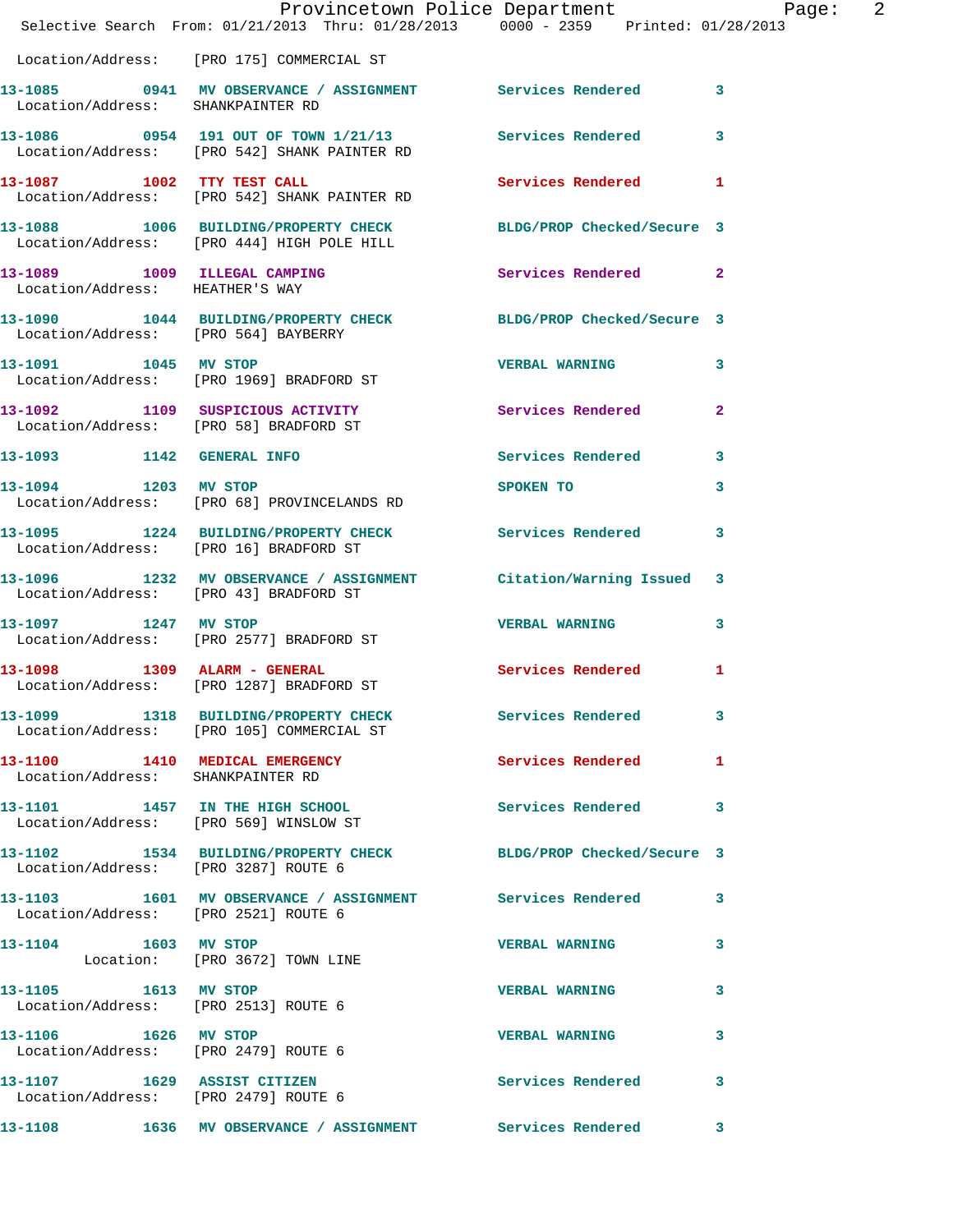|                                  | Provincetown Police Department Page: 3<br>Selective Search From: $01/21/2013$ Thru: $01/28/2013$ 0000 - 2359 Printed: 01/28/2013 |                            |              |
|----------------------------------|----------------------------------------------------------------------------------------------------------------------------------|----------------------------|--------------|
|                                  | Location/Address: [PRO 2577] BRADFORD ST                                                                                         |                            |              |
| 13-1109 1652 MV STOP             | Location/Address: WINTHROP PL + COURT ST                                                                                         | Citation/Warning Issued 3  |              |
| 13-1110 1656 MV STOP             | Location/Address: [PRO 3296] SHANK PAINTER RD                                                                                    | <b>VERBAL WARNING</b>      | $\mathbf{3}$ |
| 13-1111 1726 MV STOP             | Location/Address: RYDER ST + BRADFORD ST                                                                                         | <b>VERBAL WARNING</b>      | 3            |
|                                  | 13-1112 1731 COMPLAINT<br>Location/Address: [PRO 510] PLEASANT ST                                                                | SPOKEN TO                  | 3            |
|                                  | 13-1113 1744 ASSIST AGENCY / MUTUAL AID Services Rendered 3<br>Location/Address: [PRO 2567] COMMERCIAL ST                        |                            |              |
|                                  | 13-1115 1745 MV COMPLAINT<br>Location/Address: HOWLAND ST + COMMERCIAL ST                                                        | <b>Vehicle Towed State</b> | $\mathbf{2}$ |
| 13-1114 1747 MV STOP             | Location/Address: HENSCHE LN + CONWELL ST                                                                                        | <b>VERBAL WARNING</b>      | 3            |
|                                  | 13-1116 1829 BUILDING/PROPERTY CHECK<br>Location/Address: [PRO 2494] BRADFORD ST                                                 | BLDG/PROP Checked/Secure 3 |              |
| 13-1117 1927 SNOW                | Location/Address: [PRO 542] SHANK PAINTER RD                                                                                     | Services Rendered 2        |              |
|                                  | 13-1118 1958 ASSIST CITIZEN<br>Location/Address: [PRO 1992] COMMERCIAL ST                                                        | SPOKEN TO                  | $\mathbf{3}$ |
|                                  | 13-1119 1959 MV STOP<br>Location/Address: [PRO 105] COMMERCIAL ST                                                                | <b>VERBAL WARNING</b>      | 3            |
|                                  | 13-1120 2037 BUILDING/PROPERTY CHECK BLDG/PROP Checked/Secure 3<br>Location/Address: [PRO 3259] MACMILLAN WHARF                  |                            |              |
|                                  | 13-1121 2117 BUILDING/PROPERTY CHECK BLDG/PROP Checked/Secure 3<br>Location/Address: [PRO 182] COMMERCIAL ST                     |                            |              |
| 13-1122                          | 2141 SPARKING POLE<br>Location/Address: [PRO 1221] PROVINCELANDS RD                                                              | Services Rendered 2        |              |
|                                  | 13-1123 2201 BUILDING/PROPERTY CHECK BLDG/PROP Checked/Secure 3<br>Location/Address: [PRO 530] SHANKPAINTER RD                   |                            |              |
|                                  | 13-1124 2336 BUILDING/PROPERTY CHECK BLDG/PROP Checked/Secure 3<br>Location/Address: [PRO 444] HIGH POLE                         |                            |              |
|                                  | 13-1125 2346 PARK, WALK & TALK<br>Location/Address: [PRO 539] SHANKPAINTER RD                                                    | Services Rendered 2        |              |
| For Date: $01/22/2013$ - Tuesday |                                                                                                                                  |                            |              |
|                                  | 13-1126 0001 MV STOP<br>Location: [PRO 3431] LOPES SQUARE                                                                        | <b>VERBAL WARNING</b>      | 3            |
|                                  | 13-1127 0018 MV OBSERVANCE / ASSIGNMENT Services Rendered 3<br>Location/Address: [PRO 2577] BRADFORD ST                          |                            |              |
| 13-1128 0028 MV STOP             | Location/Address: BRADFORD ST + JOHNSON ST                                                                                       | Citation/Warning Issued 3  |              |
|                                  | 13-1129 0130 BUILDING/PROPERTY CHECK BLDG/PROP Checked/Secure 3<br>Location/Address: [PRO 2539] RYDER ST                         |                            |              |
|                                  | 13-1130 0222 ASSIST AGENCY / TPD Services Rendered 3<br>Location/Address: [PRO 542] SHANK PAINTER RD                             |                            |              |
|                                  |                                                                                                                                  |                            |              |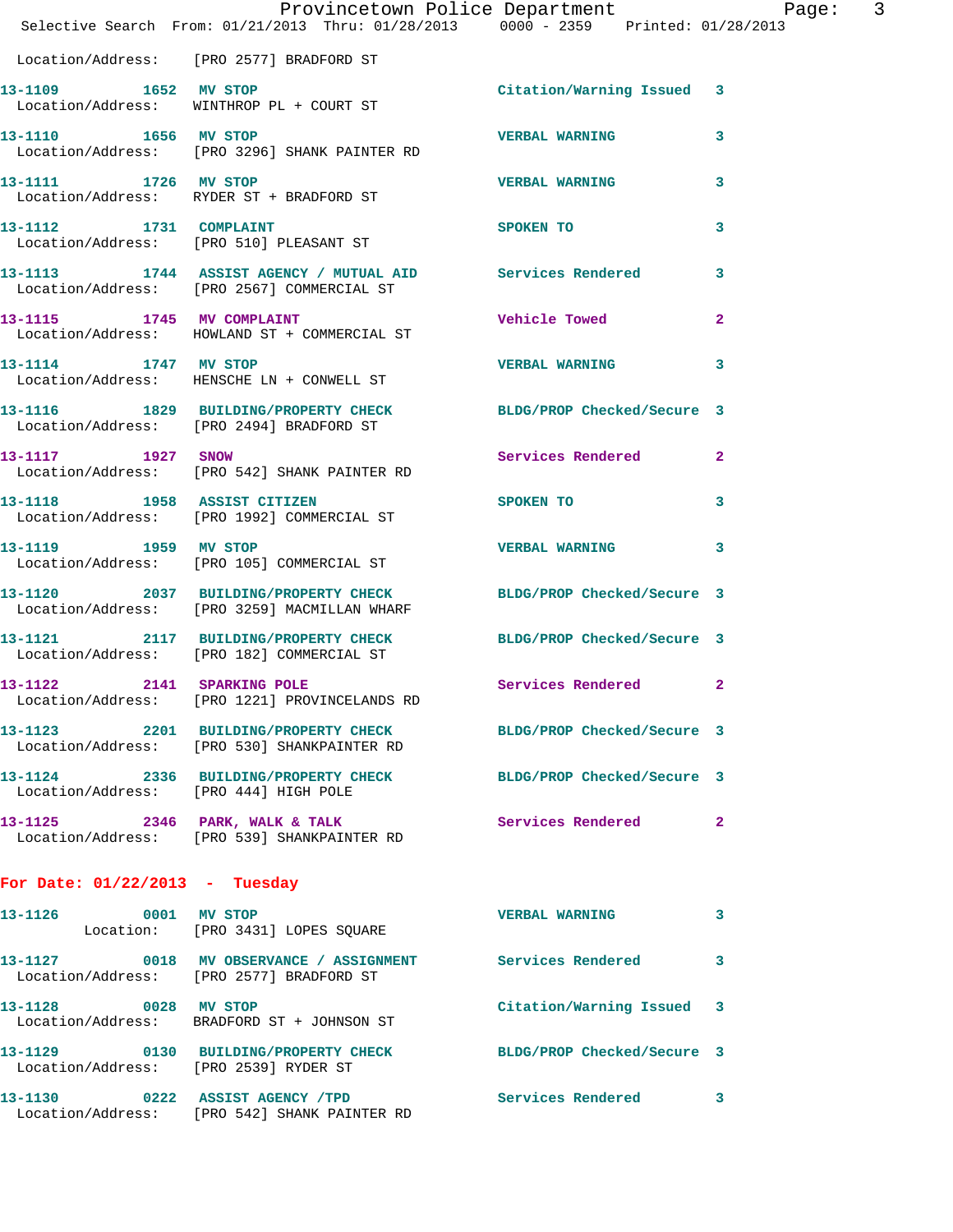|                                      | Provincetown Police Department Page: 4<br>Selective Search From: 01/21/2013 Thru: 01/28/2013 0000 - 2359 Printed: 01/28/2013 |                            |                |  |
|--------------------------------------|------------------------------------------------------------------------------------------------------------------------------|----------------------------|----------------|--|
|                                      | 13-1131 0254 BUILDING/PROPERTY CHECK BLDG/PROP Checked/Secure 3                                                              |                            |                |  |
|                                      | Location/Address: [PRO 3259] MACMILLAN WHARF                                                                                 |                            |                |  |
|                                      | 13-1132 0255 GENERAL INFO                                                                                                    | No Action Required 3       |                |  |
|                                      | 13-1133 0419 BUILDING/PROPERTY CHECK<br>Location/Address: [PRO 1646] WINSLOW ST                                              | BLDG/PROP Checked/Secure 3 |                |  |
|                                      | 13-1134 0506 BUILDING/PROPERTY CHECK BLDG/PROP Checked/Secure 3<br>Location/Address: [PRO 545] SHANK PAINTER RD              |                            |                |  |
|                                      | 13-1135 0523 ASSIST CITIZEN<br>Location/Address: [PRO 937] FRANKLIN ST                                                       | Services Rendered 3        |                |  |
|                                      | 13-1136 0548 GENERAL INFO-SCHOOLS No Action Required 3                                                                       |                            |                |  |
|                                      | 13-1137 0640 INFO SERVICES - LOBBY<br>Location/Address: [PRO 542] SHANK PAINTER RD                                           | Services Rendered 2        | 16             |  |
| Location/Address: [PRO 564] BAYBERRY | 13-1138 0729 BUILDING/PROPERTY CHECK BLDG/PROP Checked/Secure 3                                                              |                            |                |  |
|                                      | 13-1139 0729 HAZARDS<br>Location/Address: [PRO 349] COMMERCIAL ST                                                            | Services Rendered 2        |                |  |
|                                      | 13-1140 0755 H/M ON/OFF DUTY<br>Location/Address: [PRO 2543] MACMILLAN WHARF                                                 | Services Rendered          | $\overline{2}$ |  |
| Location/Address: HOWLAND ST         | 13-1141 0833 MV OBSERVANCE / ASSIGNMENT No Action Required 3                                                                 |                            |                |  |
|                                      | 13-1142 0901 PARKING COMPLAINT / GENERAL Services Rendered<br>Location/Address: [PRO 105] COMMERCIAL ST                      |                            | 3              |  |
|                                      | 13-1143 0914 ASSIST CITIZEN<br>Location/Address: [PRO 447] JEROME SMITH RD                                                   | SPOKEN TO                  | 3              |  |
|                                      | 13-1144 0925 BUILDING/PROPERTY CHECK<br>Location/Address: [PRO 2206] COMMERCIAL ST                                           | No Action Required 3       |                |  |
|                                      | 13-1145 0937 BUILDING/PROPERTY CHECK Services Rendered 3<br>Location/Address: [PRO 391] COMMERCIAL ST                        |                            |                |  |
|                                      | 13-1146 0942 NPS/HUNTING COMPLAINT Services Rendered 3<br>Location/Address: [PRO 2490] PROVINCELANDS RD                      |                            |                |  |
| 13-1147 0946 GENERAL INFO            |                                                                                                                              | Services Rendered 3        |                |  |
| 13-1148 1033 MV COMPLAINT            | Location/Address: [PRO 2543] MACMILLAN WHARF                                                                                 | SPOKEN TO                  | $\mathbf{2}$   |  |
| Location/Address: [PRO 2521] ROUTE 6 | 13-1149 1041 MV OBSERVANCE / ASSIGNMENT Services Rendered                                                                    |                            | 3              |  |
| 13-1150 1102 MV STOP                 | Location/Address: [PRO 2479] ROUTE 6                                                                                         | VERBAL WARNING 3           |                |  |
| Location/Address: SHANKPAINTER RD    | 13-1151 1118 MEDICAL EMERGENCY                                                                                               | PATIENT REFUSAL            | 1              |  |
|                                      | 13-1152 1158 BUILDING/PROPERTY CHECK Services Rendered 3<br>Location/Address: [PRO 2483] COMMERCIAL ST                       |                            |                |  |
| Refer To Accident: 13-2-AC           | 13-1153 1211 MV ACCIDENT<br>Location/Address: [PRO 530] SHANK PAINTER RD                                                     | <b>Services Rendered</b>   | $\mathbf{1}$   |  |
|                                      | 13-1154 1217 BUILDING/PROPERTY CHECK No Action Required 3<br>Location/Address: [PRO 2543] MACMILLAN                          |                            |                |  |
|                                      | 13-1155 1233 MV OBSERVANCE / ASSIGNMENT Citation/Warning Issued 3                                                            |                            |                |  |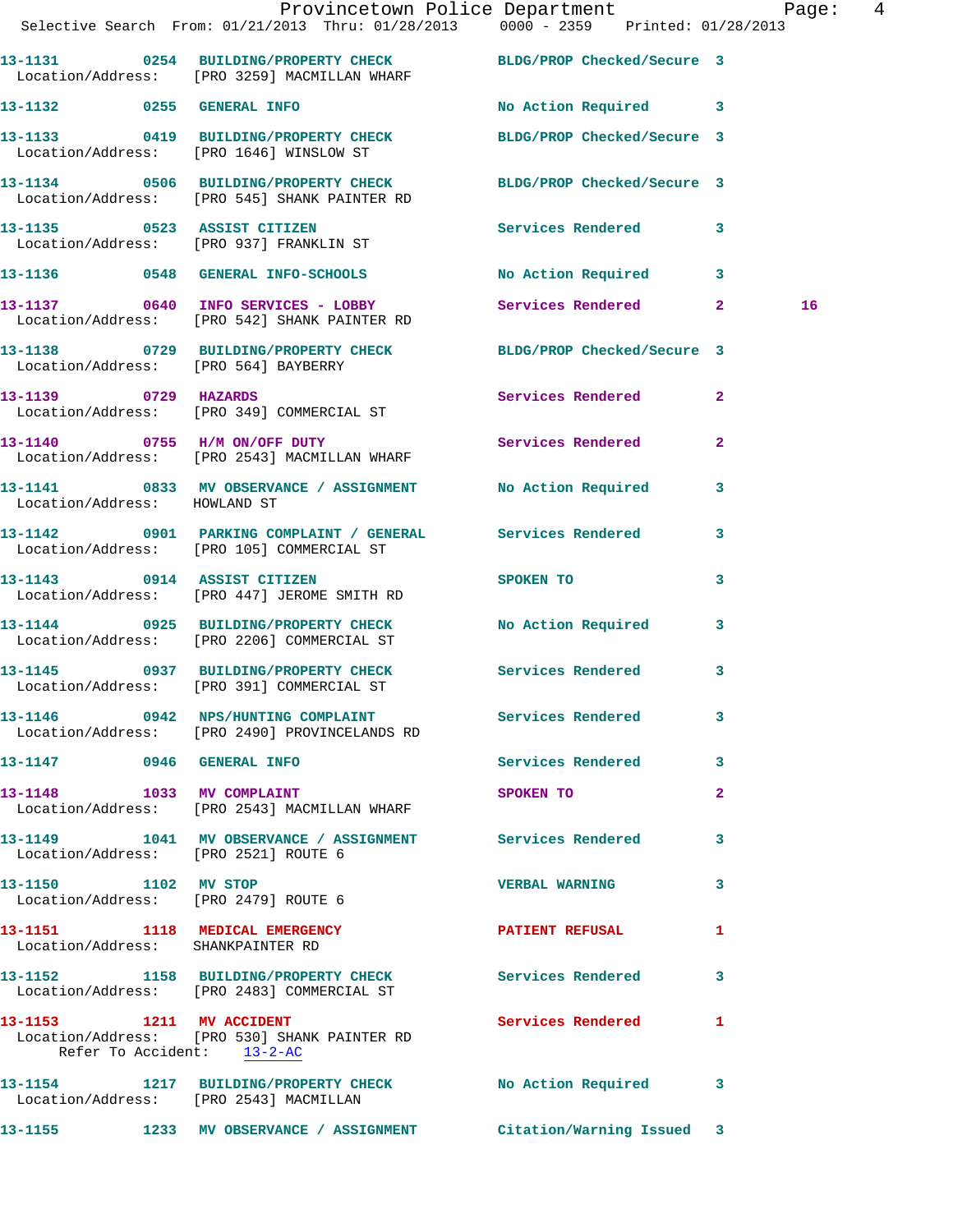|                                       | Provincetown Police Department Page:<br>Selective Search From: 01/21/2013 Thru: 01/28/2013  0000 - 2359  Printed: 01/28/2013 |                             | 5               |
|---------------------------------------|------------------------------------------------------------------------------------------------------------------------------|-----------------------------|-----------------|
| Location/Address: STANDISH AVE        |                                                                                                                              |                             |                 |
| 13-1156 1251 MV STOP                  | Location/Address: BRADFORD ST + ALDEN ST                                                                                     | <b>VERBAL WARNING 3</b>     |                 |
| Location/Address: SHANK PAINTER RD    | 13-1157 1354 MV OBSERVANCE / ASSIGNMENT No Action Required 3                                                                 |                             |                 |
|                                       | 13-1159 1435 ASSIST CITIZEN<br>Location/Address: [PRO 327] COMMERCIAL ST                                                     | Services Rendered 3         |                 |
|                                       | 13-1160 1452 LOST SET OF KEYS<br>Location/Address: [PRO 175] COMMERCIAL ST                                                   | Services Rendered 3         |                 |
|                                       | 13-1161 1714 BUILDING/PROPERTY CHECK BLDG/PROP Checked/Secure 3<br>Location/Address: [PRO 3259] MACMILLAN                    |                             |                 |
|                                       | 13-1162 1741 BUILDING/PROPERTY CHECK BLDG/PROP Checked/Secure 3<br>Location/Address: [PRO 530] SHANK PAINTER RD              |                             |                 |
|                                       | 13-1163 1749 ALARM - GENERAL<br>Location/Address: [PRO 1778] SHANK PAINTER RD                                                | False Alarm                 | $\mathbf{1}$    |
|                                       | 13-1164 1759 ALARM - FIRE<br>Location/Address: [PRO 816] COMMERCIAL ST                                                       | Services Rendered 1         |                 |
| Location/Address: [PRO 512] PRINCE ST | 13-1165 1815 BUILDING/PROPERTY CHECK BLDG/PROP Checked/Secure 3                                                              |                             |                 |
| 13-1166 1825 THREATS                  | Location/Address: [PRO 2868] CONWELL ST                                                                                      | SPOKEN TO AND THE SPOKEN TO | $\sim$ 2        |
|                                       | 13-1167 1949 BUILDING/PROPERTY CHECK BLDG/PROP Checked/Secure 3<br>Location/Address: [PRO 175] COMMERCIAL ST                 |                             |                 |
|                                       | 13-1168 2036 MV OBSERVANCE / ASSIGNMENT Services Rendered 3<br>Location/Address: [PRO 2577] BRADFORD ST                      |                             |                 |
|                                       | 13-1169 2058 BUILDING/PROPERTY CHECK BLDG/PROP Checked/Secure 3<br>Location/Address: [PRO 433] RYDER ST EXT                  |                             |                 |
| 2115 MV STOP<br>13-1170               | Location/Address: MASONIC PL + COMMERCIAL ST                                                                                 | <b>VERBAL WARNING</b>       | 3               |
|                                       | 13-1171 2125 BUILDING/PROPERTY CHECK BLDG/PROP Checked/Secure 3<br>Location/Address: [PRO 16] BRADFORD ST                    |                             |                 |
|                                       | 13-1172 2144 BUILDING/PROPERTY CHECK<br>Location/Address: [PRO 519] RACE POINT RD                                            | BLDG/PROP Checked/Secure 3  |                 |
|                                       | 13-1173 2230 MEDICAL EMERGENCY<br>Location/Address: [PRO 442] HARRY KEMP WAY                                                 | Transported to Hospital 1   |                 |
|                                       | 13-1175 2346 BUILDING/PROPERTY CHECK<br>Location/Address: [PRO 306] COMMERCIAL ST                                            | BLDG/PROP Checked/Secure 3  |                 |
|                                       | 13-1176 2359 BUILDING/PROPERTY CHECK<br>Location/Address: [PRO 3296] SHANKPAINTER RD                                         | BLDG/PROP Checked/Secure 3  |                 |
| For Date: $01/23/2013$ - Wednesday    |                                                                                                                              |                             |                 |
|                                       | 13-1177 0001 BUILDING/PROPERTY CHECK<br>Location/Address: [PRO 1778] SHANKPAINTER RD                                         | BLDG/PROP Checked/Secure 3  |                 |
| 13-1178 0002 LOBBY TRAFFIC            | Location/Address: [PRO 542] SHANK PAINTER RD                                                                                 | Services Rendered 2         | 13 <sup>°</sup> |
|                                       |                                                                                                                              |                             | $\mathbf{3}$    |

Location/Address: BRADFORD ST + RYDER ST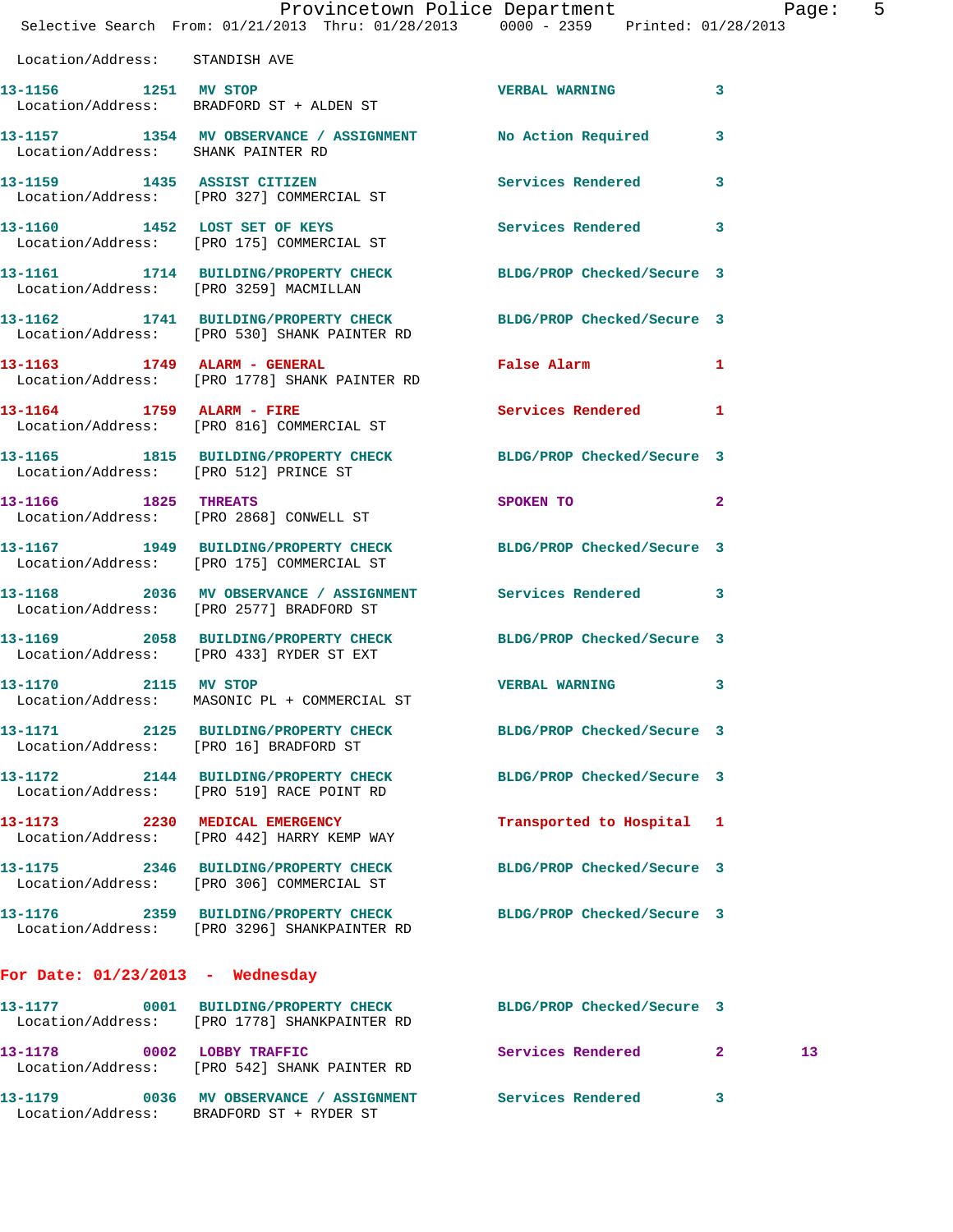|                                      | Provincetown Police Department<br>Selective Search From: 01/21/2013 Thru: 01/28/2013 0000 - 2359 Printed: 01/28/2013 |                            |   |
|--------------------------------------|----------------------------------------------------------------------------------------------------------------------|----------------------------|---|
|                                      | 13-1180 0139 BUILDING/PROPERTY CHECK BLDG/PROP Checked/Secure 3<br>Location/Address: [PRO 530] SHANKPAINTER RD       |                            |   |
|                                      | 13-1181 0208 BUILDING/PROPERTY CHECK BLDG/PROP Checked/Secure 3<br>Location/Address: [PRO 440] HARRY KEMP WAY        |                            |   |
|                                      | 13-1182 0305 BUILDING/PROPERTY CHECK BLDG/PROP Checked/Secure 3<br>Location/Address: [PRO 1638] COMMERCIAL ST        |                            |   |
|                                      | 13-1183 0507 BUILDING/PROPERTY CHECK BLDG/PROP Checked/Secure 3<br>Location/Address: [PRO 545] SHANK PAINTER RD      |                            |   |
|                                      | 13-1184 0612 MV OBSERVANCE / ASSIGNMENT Services Rendered 3<br>Location/Address: [PRO 1922] SHANKPAINTER RD          |                            |   |
|                                      | 13-1185 0731 H/M ON/OFF DUTY Services Rendered 2<br>Location/Address: [PRO 2543] MACMILLAN WHARF                     |                            |   |
|                                      | 13-1186 0811 ASSIST CITIZEN Services Rendered 3<br>Location/Address: [PRO 937] FRANKLIN ST                           |                            |   |
|                                      | 13-1187 0817 WIRES DOWN<br>Location/Address: [PRO 639] CENTER ST                                                     | Services Rendered 2        |   |
|                                      | 13-1188 0830 BUILDING/PROPERTY CHECK Services Rendered 3<br>Location/Address: [PRO 2483] COMMERCIAL ST               |                            |   |
|                                      | 13-1189 0938 BUILDING/PROPERTY CHECK BLDG/PROP Checked/Secure 3<br>Location/Address: [PRO 2543] MACMILLAN WHARF      |                            |   |
|                                      | 13-1190 0944 MV OBSERVANCE / ASSIGNMENT Services Rendered 3<br>Location/Address: [PRO 2521] ROUTE 6                  |                            |   |
| Location/Address: [PRO 521] ROUTE 6  | 13-1191 1019 BUILDING/PROPERTY CHECK Services Rendered 3                                                             |                            |   |
|                                      | 13-1192 1025 ASSIST CITIZEN No Action Required 3<br>Location/Address: [PRO 895] COTTAGE ST                           |                            |   |
| Location/Address: [PRO 564] BAYBERRY | 13-1193 1240 BUILDING/PROPERTY CHECK Services Rendered                                                               |                            | 3 |
| 13-1194   1310   COMPLAINT           | Location/Address: [PRO 2542] COMMERCIAL ST                                                                           | SPOKEN TO                  | 3 |
|                                      | 13-1196   1606   BUILDING/PROPERTY CHECK<br>Location/Address: [PRO 3317] CEMETERY RD                                 | BLDG/PROP Checked/Secure 3 |   |
| Location/Address: [PRO 564] BAYBERRY | 13-1197 1637 BUILDING/PROPERTY CHECK                                                                                 | BLDG/PROP Checked/Secure 3 |   |

**13-1198 1703 BUILDING/PROPERTY CHECK BLDG/PROP Checked/Secure 3**  Location/Address: [PRO 2898] JEROME SMITH RD

**13-1199 1731 MV STOP VERBAL WARNING 3**  Location/Address: GOSNOLD ST + BRADFORD ST

13-1200 1759 ASSIST AGENCY / MUTUAL AID Services Rendered 3 Location/Address: [TRU] SHORE RD

**13-1201 1816 BUILDING/PROPERTY CHECK BLDG/PROP Checked/Secure 3**  Location/Address: [PRO 3259] MACMILLAN WHARF

**13-1202 1824 FOUND MASS LICENSE Services Rendered 3**  Location/Address: [PRO 3296] SHANK PAINTER RD

**13-1204 1844 HEATER WORK Services Rendered 3 13-1206 1906 COM BURG/CANCELLED False Alarm 1**  Location/Address: [PRO 530] SHANK PAINTER RD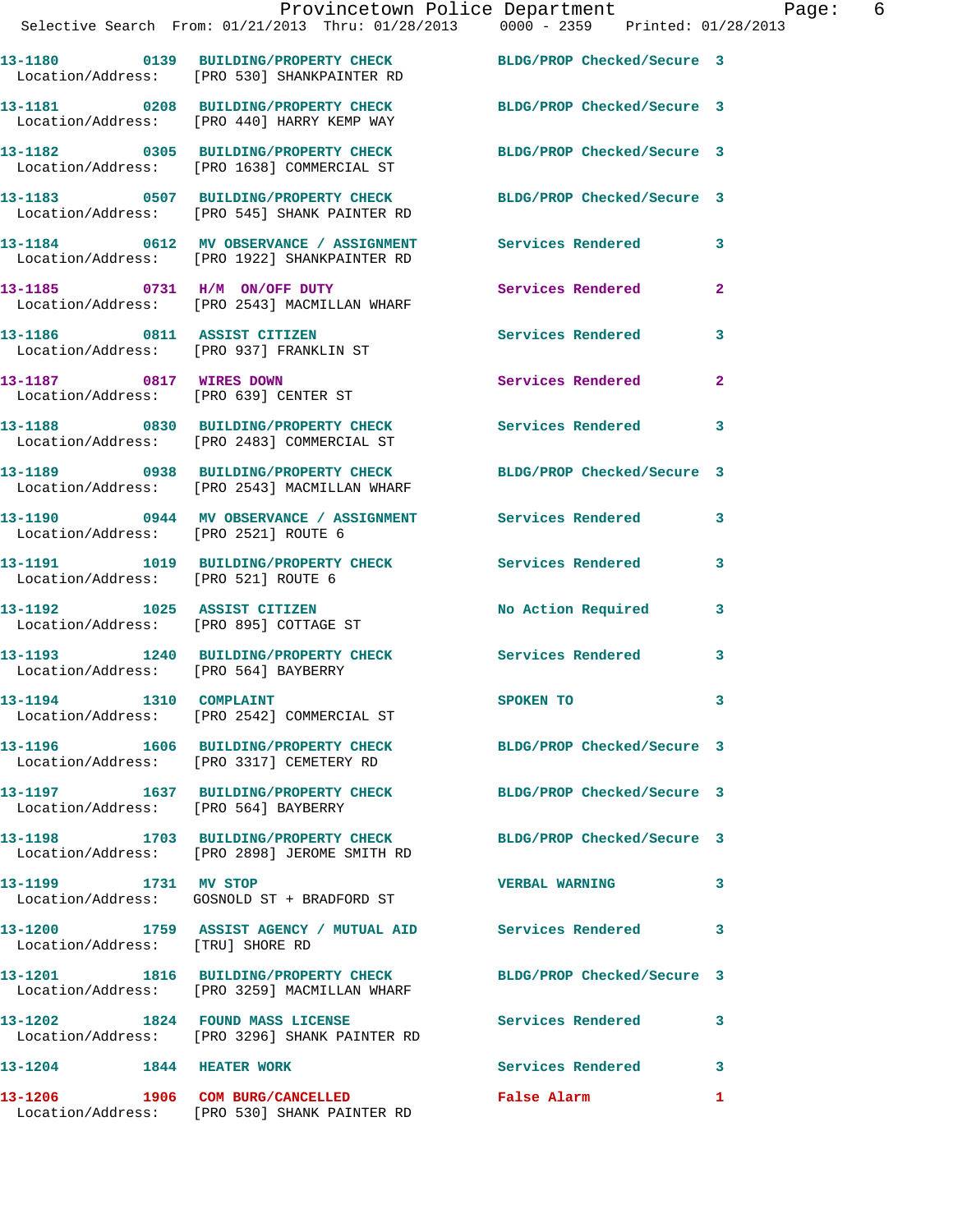|                                   | Provincetown Police Department<br>Selective Search From: 01/21/2013 Thru: 01/28/2013 0000 - 2359 Printed: 01/28/2013 |                           |    | Page: | -7 |
|-----------------------------------|----------------------------------------------------------------------------------------------------------------------|---------------------------|----|-------|----|
|                                   | 13-1207 2036 BUILDING/PROPERTY CHECK BLDG/PROP Checked/Secure 3<br>Location/Address: [PRO 526] RYDER ST              |                           |    |       |    |
|                                   | 13-1208 2039 BUILDING/PROPERTY CHECK BLDG/PROP Checked/Secure 3<br>Location/Address: [PRO 530] SHANKPAINTER RD       |                           |    |       |    |
|                                   | 13-1209 2121 MV OBSERVANCE / ASSIGNMENT Services Rendered 3<br>Location/Address: [PRO 2577] BRADFORD ST              |                           |    |       |    |
|                                   | 13-1210 2137 BUILDING/PROPERTY CHECK BLDG/PROP Checked/Secure 3<br>Location/Address: [PRO 16] BRADFORD ST            |                           |    |       |    |
|                                   | 13-1211 2137 MV OBSERVANCE / ASSIGNMENT Services Rendered 3<br>Location/Address: [PRO 2521] ROUTE 6                  |                           |    |       |    |
| 13-1212 2146 MV STOP              | Location/Address: SHANK PAINTER RD + BRADFORD ST                                                                     | Citation/Warning Issued 3 |    |       |    |
|                                   | 13-1213 2219 BUILDING/PROPERTY CHECK BLDG/PROP Checked/Secure 3<br>Location/Address: [PRO 519] RACE POINT RD         |                           |    |       |    |
| Location/Address: CONANT ST       | 13-1214 2229 FOUND BODY BLADE Services Rendered 3                                                                    |                           |    |       |    |
| For Date: $01/24/2013$ - Thursday |                                                                                                                      |                           |    |       |    |
|                                   | 13-1215 0014 BUILDING/PROPERTY CHECK BLDG/PROP Checked/Secure 3<br>Location/Address: [PRO 1638] COMMERCIAL ST        |                           |    |       |    |
|                                   | 13-1216 0108 BUILDING/PROPERTY CHECK BLDG/PROP Checked/Secure 3<br>Location/Address: [PRO 3296] SHANK PAINTER RD     |                           |    |       |    |
|                                   | 13-1217 0112 911 GENERAL-TEST CALL<br>Location/Address: [PRO 542] SHANK PAINTER RD                                   | No Action Required 1      |    |       |    |
|                                   | 13-1218 0152 LOBBY TRAFFIC<br>Location/Address: [PRO 542] SHANK PAINTER RD                                           | Services Rendered 2       |    | 15    |    |
|                                   | 13-1219 0318 BUILDING/PROPERTY CHECK BLDG/PROP Checked/Secure 3<br>Location/Address: [PRO 519] RACE POINT RD         |                           |    |       |    |
|                                   | 13-1220 0502 MEDICAL EMERGENCY PATIENT REFUSAL<br>Location/Address: [PRO 442] HARRY KEMP WAY                         |                           | -1 |       |    |
|                                   | 13-1221 0548 BUILDING/PROPERTY CHECK BLDG/PROP Checked/Secure 3<br>Location/Address: [PRO 545] SHANKPAINTER RD       |                           |    |       |    |
|                                   | 13-1222 0557 MV OBSERVANCE / ASSIGNMENT Services Rendered<br>Location/Address: [PRO 2521] ROUTE 6                    |                           | 3  |       |    |
| 13-1223 0610 MV STOP              | Location/Address: [PRO 2513] ROUTE 6                                                                                 | VERBAL WARNING 3          |    |       |    |
|                                   | 13-1224 0654 B & E BURGLARY<br>Location/Address: [PRO 518] RACE POINT RD                                             | Services Rendered         | 2  |       |    |
|                                   | 13-1225 0739 BUILDING/PROPERTY CHECK BLDG/PROP Checked/Secure 3<br>Location/Address: [PRO 3317] CEMETERY RD          |                           |    |       |    |
|                                   | 13-1226 0739 BUILDING/PROPERTY CHECK BLDG/PROP Checked/Secure 3<br>Location/Address: [PRO 3318] CEMETERY RD          |                           |    |       |    |
| 13-1227 0741 GENERAL INFO         |                                                                                                                      | Services Rendered 3       |    |       |    |

Location/Address: [PRO 391] COMMERCIAL ST

Location/Address: [PRO 2898] JEROME SMITH RD

**13-1229 0753 BUILDING/PROPERTY CHECK BLDG/PROP Checked/Secure 3** 

**13-1230 0810 BUILDING/PROPERTY CHECK Services Rendered 3**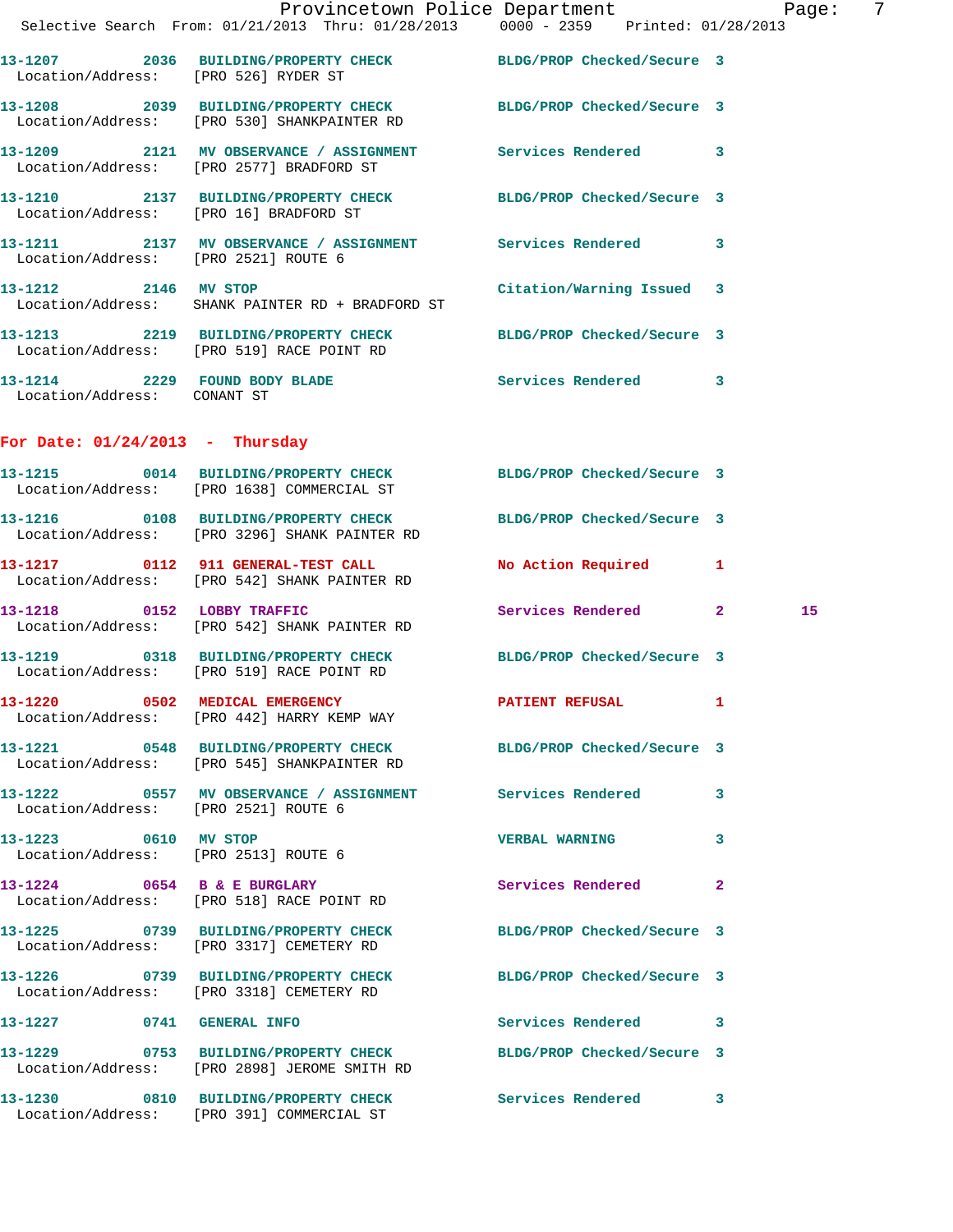|                                                       | Provincetown Police Department Page: 8<br>Selective Search From: 01/21/2013 Thru: 01/28/2013  0000 - 2359  Printed: 01/28/2013 |                           |              |
|-------------------------------------------------------|--------------------------------------------------------------------------------------------------------------------------------|---------------------------|--------------|
|                                                       | 13-1231 0824 GENERAL INFO                                                                                                      | No Action Required 3      |              |
|                                                       | 13-1232 0831 BUILDING/PROPERTY CHECK BLDG/PROP Checked/Secure 3<br>Location/Address: [PRO 571] ALDEN ST                        |                           |              |
|                                                       | 13-1233 0844 H/M ON/OFF DUTY<br>Location/Address: [PRO 2543] MACMILLAN WHARF                                                   | Services Rendered 2       |              |
|                                                       | 13-1234 0859 BUILDING/PROPERTY CHECK Removed Hazard 3<br>Location/Address: [PRO 2483] COMMERCIAL ST                            |                           |              |
|                                                       | 13-1235 0915 MV OBSERVANCE / ASSIGNMENT Services Rendered 3<br>Location/Address: [PRO 2521] ROUTE 6                            |                           |              |
|                                                       | 13-1237 1004 MV STOP<br>Location/Address: SHANKPAINTER RD                                                                      | <b>VERBAL WARNING</b> 3   |              |
|                                                       | 13-1238 1033 BUILDING/PROPERTY CHECK BLDG/PROP Checked/Secure 3<br>Location/Address: [PRO 444] HIGH POLE HILL                  |                           |              |
|                                                       | 13-1239 1035 MV STOP<br>Location/Address: [PRO 2519] ROUTE 6                                                                   | <b>VERBAL WARNING</b>     | $\mathbf{3}$ |
|                                                       | 13-1240 1102 DOG COMPLAINT<br>Location/Address: [PRO 1804] WHORFS CT                                                           | <b>SPOKEN TO</b>          | $\mathbf{2}$ |
|                                                       | 13-1241 1105 ALARM - FIRE/FALSE ALARM False Alarm<br>Location/Address: [PRO 2558] BRADFORD ST                                  |                           | 1            |
|                                                       | 13-1242 1112 VAN BLOCKING ROADWAY Services Rendered 2<br>Location/Address: [PRO 2122] COMMERCIAL ST                            |                           |              |
|                                                       | 13-1243 1113 FOUND SAMSUNG PHONE/RETURNED Services Rendered 3<br>Location/Address: [PRO 542] SHANK PAINTER RD                  |                           |              |
|                                                       | 13-1244 1137 BUILDING/PROPERTY CHECK BLDG/PROP Checked/Secure 3<br>Location/Address: [PRO 3287] ROUTE 6                        |                           |              |
|                                                       | 13-1245 1221 MEDICAL EMERGENCY/DOT<br>Location/Address: [PRO 1402] NELSON AVE                                                  | Transported to Hospital 1 |              |
|                                                       | 13-1246 1313 BUILDING/PROPERTY CHECK Services Rendered 3<br>Location/Address: [PRO 2898] JEROME SMITH RD                       |                           |              |
|                                                       | 13-1247 1339 BUILDING/PROPERTY CHECK BLDG/PROP Checked/Secure 3<br>Location/Address: [PRO 2500] COMMERCIAL ST                  |                           |              |
|                                                       | 13-1248 1434 911 GENERAL<br>Location/Address: [PRO 511] HOLWAY AVE                                                             | Services Rendered 1       |              |
|                                                       | 13-1249 1453 PARK, WALK & TALK<br>Location/Address: [PRO 175] COMMERCIAL ST                                                    | <b>Services Rendered</b>  | $\mathbf{2}$ |
|                                                       | 13-1250 1530 911 GENERAL<br>Location/Address: [PRO 1171] YOUNGS CT                                                             | Services Rendered 1       |              |
|                                                       | 13-1251 1634 BUILDING/PROPERTY CHECK BLDG/PROP Checked/Secure 3<br>Location/Address: [PRO 571] ALDEN ST                        |                           |              |
|                                                       | 13-1252 1701 MV OBSERVANCE / ASSIGNMENT No Action Required 3<br>Location/Address: STANDISH ST + BRADFORD ST                    |                           |              |
|                                                       | 13-1253 1751 LIGHT ON AT H/M OFFICE Services Rendered 3                                                                        |                           |              |
| 13-1254 1812 MV STOP<br>Location/Address: STANDISH ST |                                                                                                                                | <b>VERBAL WARNING</b>     | 3            |
|                                                       | 13-1255 1826 SUSPICIOUS ACTIVITY<br>Location/Address: [PRO 2761] COTTAGE ST                                                    | Services Rendered         | $\mathbf{2}$ |
|                                                       | 13-1256 1843 BUILDING/PROPERTY CHECK BLDG/PROP Checked/Secure 3                                                                |                           |              |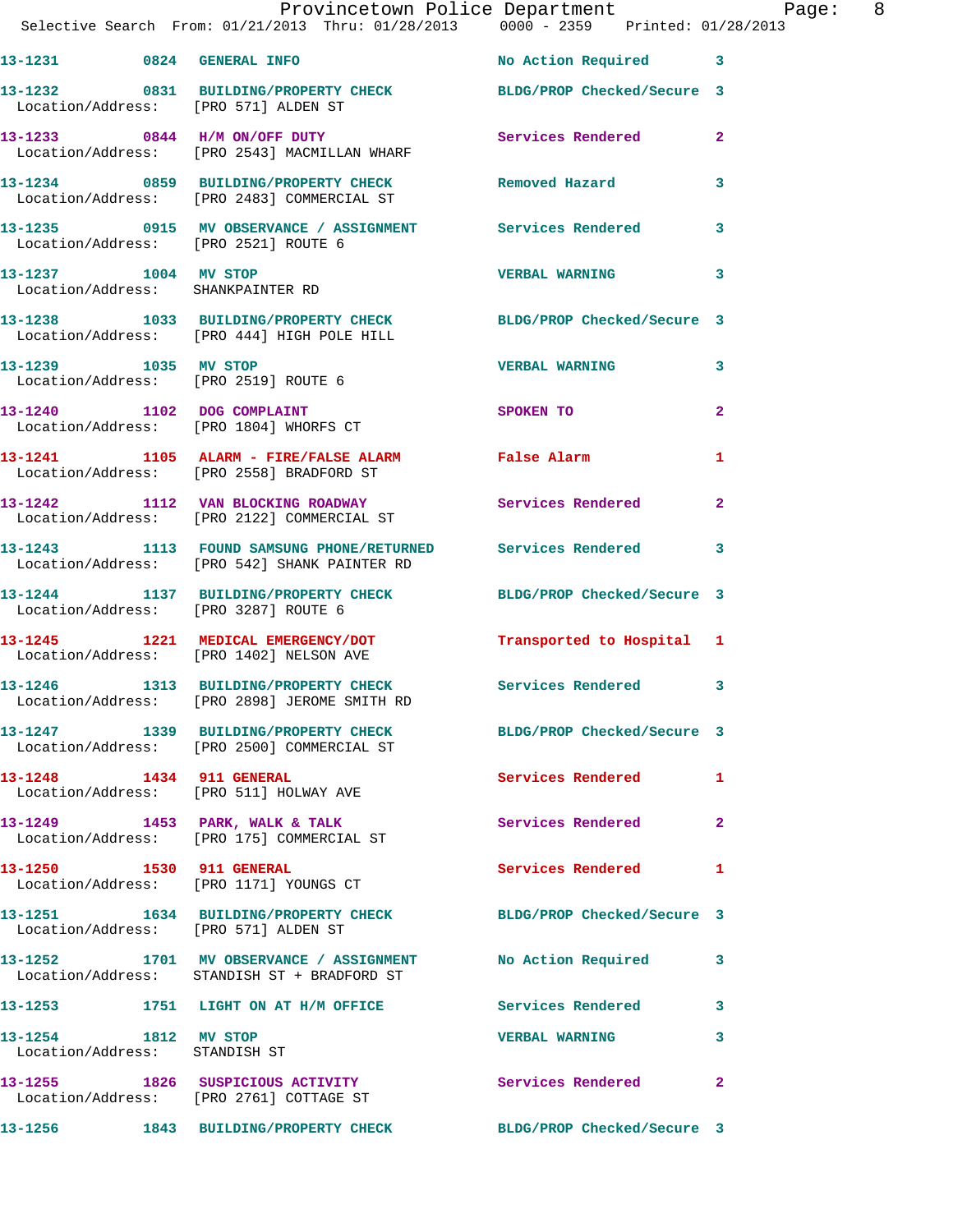|                                       | Selective Search From: 01/21/2013 Thru: 01/28/2013 0000 - 2359 Printed: 01/28/2013                               | Provincetown Police Department Page: 9 |         |  |
|---------------------------------------|------------------------------------------------------------------------------------------------------------------|----------------------------------------|---------|--|
|                                       | Location/Address: [PRO 2206] COMMERCIAL ST                                                                       |                                        |         |  |
|                                       | 13-1257 1942 MEDICAL EMERGENCY<br>Location/Address: [PRO 892] COTTAGE ST                                         | Transported to Hospital 1              | 1       |  |
|                                       | 13-1258 2031 BAR CHECK<br>Location/Address: [PRO 221] COMMERCIAL ST                                              | LICENSING/NO ACTION 2                  |         |  |
|                                       | 13-1259 2054 ALARM - GENERAL<br>Location/Address: [PRO 727] BRADFORD ST                                          | Services Rendered 1                    |         |  |
|                                       | 13-1260 2105 BUILDING/PROPERTY CHECK BLDG/PROP Checked/Secure 3<br>Location/Address: [PRO 1638] COMMERCIAL ST    |                                        |         |  |
| 13-1261 2117 MV STOP                  | Location/Address: ALDEN ST + BRADFORD ST                                                                         | VERBAL WARNING 3                       |         |  |
| Location/Address: [PRO 444] HIGH POLE | 13-1262 2153 BUILDING/PROPERTY CHECK BLDG/PROP Checked/Secure 3                                                  |                                        |         |  |
|                                       | 13-1263 2336 BUILDING/PROPERTY CHECK BLDG/PROP Checked/Secure 3<br>Location/Address: [PRO 530] SHANKPAINTER RD   |                                        |         |  |
| For Date: $01/25/2013$ - Friday       |                                                                                                                  |                                        |         |  |
|                                       | 13-1264 0003 BUILDING/PROPERTY CHECK BLDG/PROP Checked/Secure 3<br>Location/Address: [PRO 175] COMMERCIAL ST     |                                        |         |  |
|                                       | 13-1273 0030 LOBBY TRAFFIC<br>Location/Address: [PRO 542] SHANK PAINTER RD                                       | Services Rendered 2                    | $22 \,$ |  |
|                                       | 13-1265 60040 MV OBSERVANCE / ASSIGNMENT Services Rendered<br>Location/Address: BRADFORD ST + STANDISH ST        |                                        | 3       |  |
| Location/Address: [PRO 526] RYDER ST  | 13-1266  0127 BUILDING/PROPERTY CHECK Services Rendered 3                                                        |                                        |         |  |
| Location/Address: [PRO 444] HIGH POLE | 13-1267 0146 BUILDING/PROPERTY CHECK BLDG/PROP Checked/Secure 3                                                  |                                        |         |  |
|                                       | 13-1268 0318 BUILDING/PROPERTY CHECK BLDG/PROP Checked/Secure 3<br>Location/Address: [PRO 306] COMMERCIAL ST     |                                        |         |  |
| Location/Address: [PRO 3287] ROUTE 6  | 13-1269 0319 BUILDING/PROPERTY CHECK BLDG/PROP Checked/Secure 3                                                  |                                        |         |  |
|                                       | 13-1270  0429  BUILDING/PROPERTY CHECK BLDG/PROP Checked/Secure 3<br>Location/Address: [PRO 545] SHANKPAINTER RD |                                        |         |  |
| Location/Address: [PRO 2521] ROUTE 6  | 13-1271 0459 MV OBSERVANCE / ASSIGNMENT Services Rendered 3                                                      |                                        |         |  |
|                                       | 13-1272 0508 ASSIST CITIZEN<br>Location/Address: [PRO 662] COMMERCIAL ST                                         | Services Rendered 3                    |         |  |
|                                       | 13-1274 0527 BUILDING/PROPERTY CHECK Services Rendered 3<br>Location/Address: [PRO 2898] JEROME SMITH RD         |                                        |         |  |
|                                       | 13-1275 0528 MEDICAL EMERGENCY<br>Location/Address: [PRO 1237] MILLER HILL RD                                    | Services Rendered 1                    |         |  |
|                                       | 13-1276 0546 MV OBSERVANCE / ASSIGNMENT Services Rendered 3<br>Location/Address: [PRO 2818] CONWELL ST           |                                        |         |  |
| Location/Address: [PRO 3287] ROUTE 6  | 13-1277 0741 BUILDING/PROPERTY CHECK BLDG/PROP Checked/Secure 3                                                  |                                        |         |  |
|                                       | 13-1278 0807 PARKING COMPLAINT / GENERAL Citation/Warning Issued 3<br>Location/Address: [PRO 3456] RYDER ST EXT  |                                        |         |  |
|                                       |                                                                                                                  |                                        |         |  |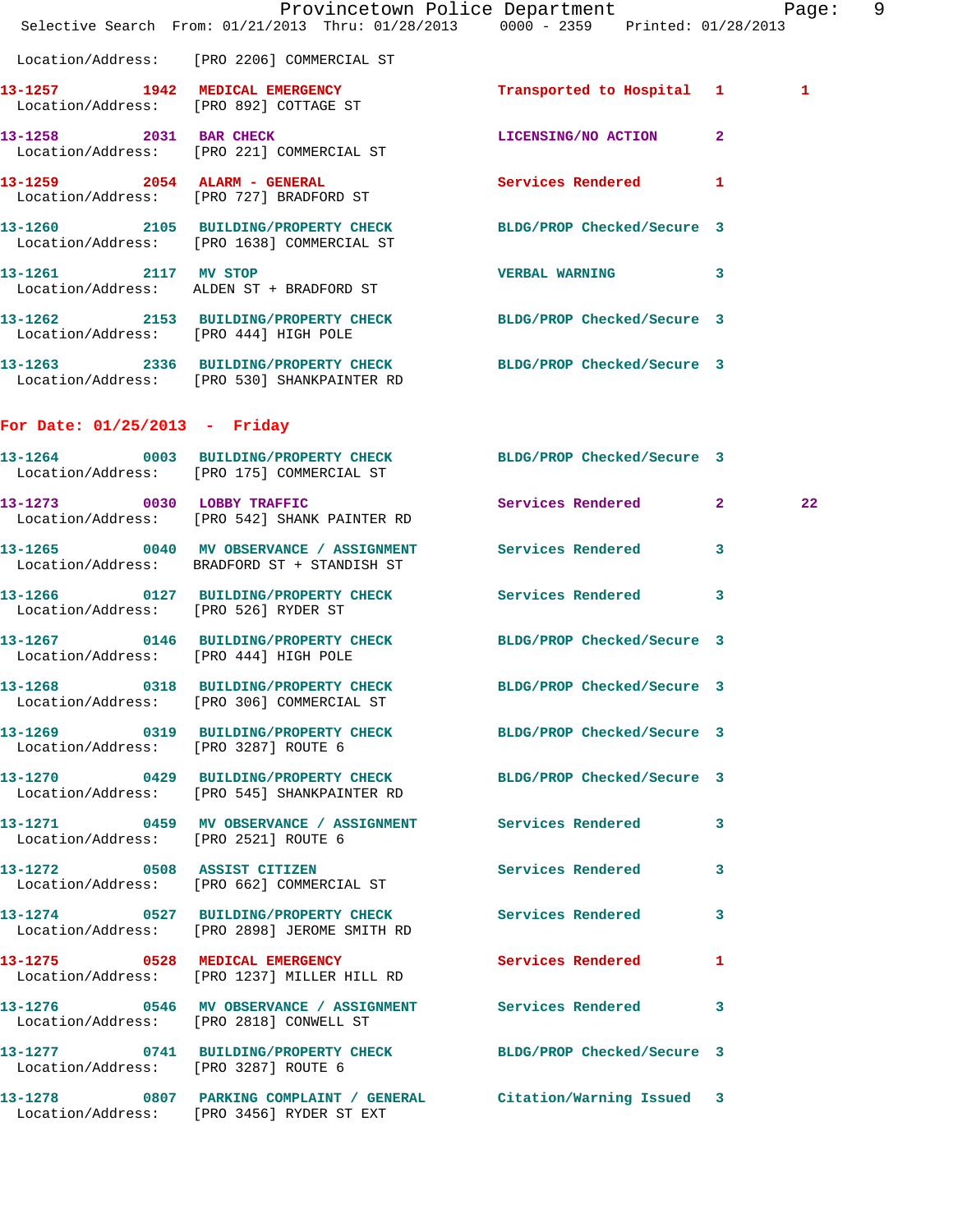|                                | Provincetown Police Department Page: 10<br>Selective Search From: 01/21/2013 Thru: 01/28/2013  0000 - 2359  Printed: 01/28/2013 |                                  |                |
|--------------------------------|---------------------------------------------------------------------------------------------------------------------------------|----------------------------------|----------------|
|                                | 13-1279 0826 HARBORMASTER ON/OFF DUTY Services Rendered 2<br>Location/Address: [PRO 2543] MACMILLAN WHARF                       |                                  |                |
|                                | 13-1280 0837 BUILDING/PROPERTY CHECK Services Rendered 3<br>Location/Address: [PRO 391] COMMERCIAL ST                           |                                  |                |
|                                | 13-1281 0843 BUILDING/PROPERTY CHECK BLDG/PROP Checked/Secure 3<br>Location/Address: [PRO 2543] MACMILLAN WHARF                 |                                  |                |
|                                | 13-1282 0900 BUILDING/PROPERTY CHECK BLDG/PROP Checked/Secure 3<br>Location/Address: [PRO 3318] CEMETERY RD                     |                                  |                |
|                                | 13-1283 6909 MV OBSERVANCE / ASSIGNMENT Services Rendered 3<br>Location/Address: [PRO 2521] ROUTE 6                             |                                  |                |
|                                | 13-1284 0919 EMAIL SCAM<br>Location/Address: [PRO 2543] MACMILLAN WHARF                                                         | Services Rendered                | $\overline{2}$ |
|                                | 13-1285 0952 BUILDING/PROPERTY CHECK Services Rendered 3<br>Location/Address: [PRO 2483] COMMERCIAL ST                          |                                  |                |
|                                | 13-1286 1143 STRAY CAT<br>Location/Address: PILGRIM HEIGHTS RD                                                                  | Services Rendered                | $\mathbf{2}$   |
|                                | 13-1287 1209 INJURED FOX<br>Location/Address: COMMERCIAL ST + WASHINGTON AVE                                                    | Could Not Locate                 | $\overline{2}$ |
|                                | 13-1288 1214 ASSIST AGENCY / MUTUAL AID Services Rendered<br>Location/Address: [PRO 3771] COMMERCIAL ST                         |                                  | 3              |
| 13-1289 1230 EMAIL SCAM        | Location/Address: [PRO 542] SHANK PAINTER RD                                                                                    | Services Rendered                | $\overline{2}$ |
|                                | 13-1290 1236 MV OBSERVANCE / ASSIGNMENT Services Rendered<br>Location/Address: [PRO 2521] ROUTE 6                               |                                  | 3              |
| 13-1291 1307 MV STOP           | Location/Address: [PRO 521] ROUTE 6                                                                                             | <b>VERBAL WARNING</b>            | 3              |
|                                |                                                                                                                                 | Services Rendered 3              |                |
|                                | 13-1293 1348 MEDICAL EMERGENCY<br>Location/Address: [PRO 915] FREEMAN ST                                                        | Transported to Hospital 1        |                |
|                                | 13-1294 1406 NOTIFY WATER DEPT<br>Location/Address: [PRO 1410] BAKER AVE                                                        | Services Rendered                | 3              |
|                                | 13-1296 1429 BUILDING/PROPERTY CHECK BLDG/PROP Checked/Secure 3<br>Location/Address: [PRO 571] ALDEN ST                         |                                  |                |
|                                | 13-1297 1447 ASSIST AGENCY / MUTUAL AID GONE ON ARRIVAL<br>Location/Address: [PRO 2521] ROUTE 6                                 |                                  | 3              |
|                                | 13-1298 1506 SUSPICIOUS ACTIVITY<br>Location/Address: [PRO 569] WINSLOW ST                                                      | Services Rendered                | $\overline{2}$ |
|                                | 13-1299 1523 TRESPASS<br>Location/Address: [PRO 1156] WINSLOW ST                                                                | Services Rendered                | $\mathbf{2}$   |
| 13-1300 1547 DISTURBANCE       | Location/Address: [PRO 1156] WINSLOW ST                                                                                         | SPOKEN TO AND TO A THE SPOKEN TO | $\mathbf{1}$   |
|                                | 13-1301 1636 BOAT/HARBORMASTER<br>Location/Address: [PRO 2543] MACMILLAN WHARF                                                  | Services Rendered                | $\mathbf{2}$   |
|                                | 13-1302 1713 PARK, WALK & TALK<br>Location/Address: [PRO 3296] SHANK PAINTER RD                                                 | Services Rendered                | $\mathbf{2}$   |
| 13-1303    1721    SERVE ORDER |                                                                                                                                 | <b>GONE ON ARRIVAL</b>           | 3              |

Location/Address: [PRO 1584] MONTELLO ST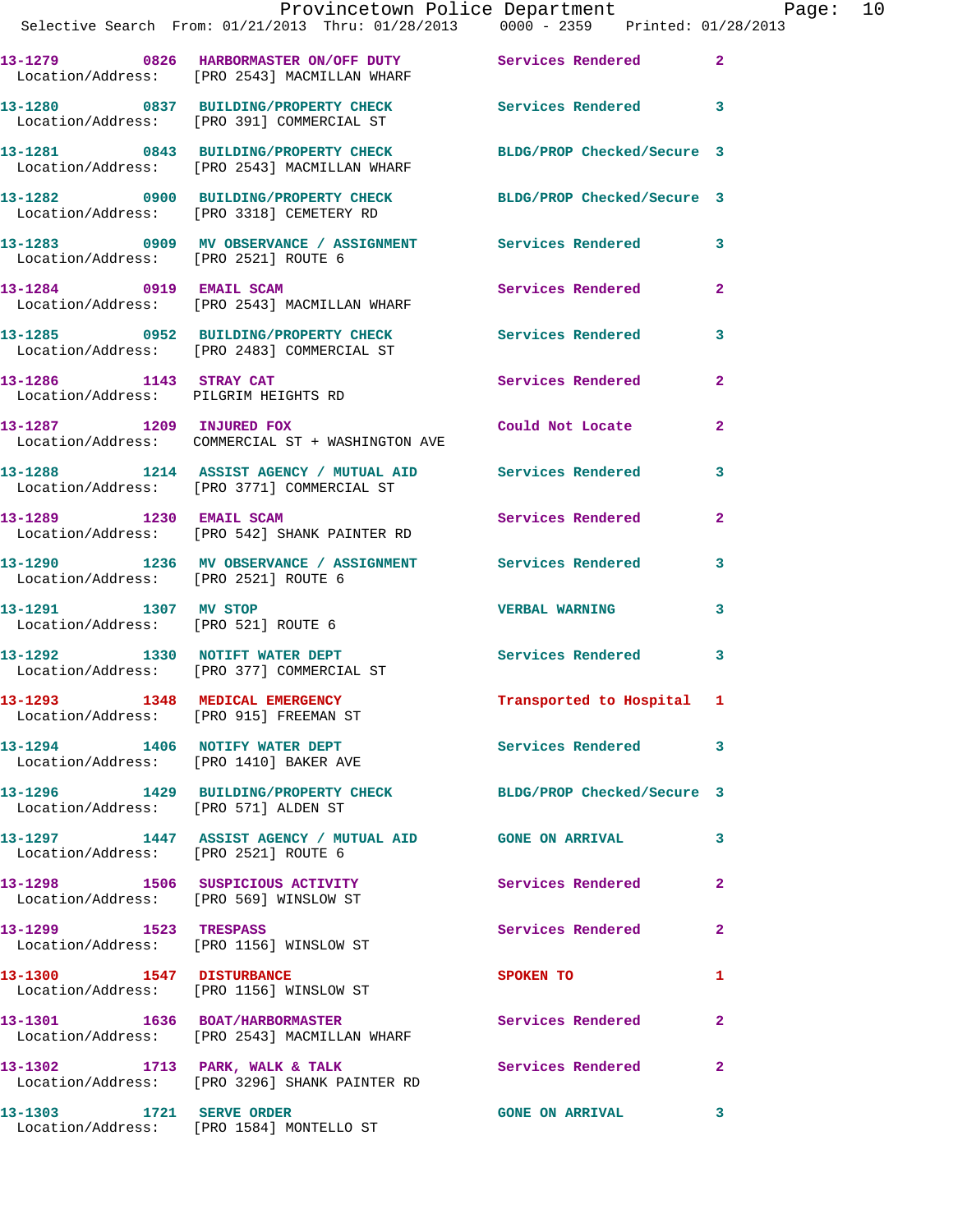|                                                              | 13-1304 1826 BUILDING/PROPERTY CHECK BLDG/PROP Checked/Secure 3<br>Location/Address: [PRO 2206] COMMERCIAL ST |                            |                         |
|--------------------------------------------------------------|---------------------------------------------------------------------------------------------------------------|----------------------------|-------------------------|
| 13-1305    1918    FOLLOW UP                                 | Location/Address: [PRO 1156] WINSLOW ST                                                                       | Services Rendered          | $\mathbf{2}$            |
| 13-1306 1920 MV STOP<br>Location/Address: [PRO 2479] ROUTE 6 |                                                                                                               | <b>VERBAL WARNING</b>      | 3                       |
| Location/Address: [PRO 3287] ROUTE 6                         | 13-1308 2028 BUILDING/PROPERTY CHECK BLDG/PROP Checked/Secure 3                                               |                            |                         |
|                                                              | 13-1309 2119 MV OBSERVANCE / ASSIGNMENT No Action Required<br>Location/Address: STANDISH ST + BRADFORD ST     |                            | $\mathbf{3}$            |
| 13-1311 2203 SERVICE CALL                                    | Location/Address: [PRO 2647] SHANK PAINTER RD                                                                 | <b>Services Rendered</b>   | $\overline{\mathbf{3}}$ |
|                                                              | 13-1310 2209 BUILDING/PROPERTY CHECK<br>Location/Address: [PRO 519] RACE POINT RD                             | BLDG/PROP Checked/Secure 3 |                         |
| Location/Address: [PRO 3259] MACMILLAN                       | 13-1312 2317 BUILDING/PROPERTY CHECK BLDG/PROP Checked/Secure 3                                               |                            |                         |
| 13-1313 2317 SERVICE CALL                                    |                                                                                                               | <b>Services Rendered</b>   | 3                       |

 Location/Address: BRADFORD ST **13-1314 2319 MV STOP VERBAL WARNING 3**  Location: [PRO 3431] LOPES SQUARE **13-1315 2347 MV STOP VERBAL WARNING 3** 

Location/Address: BRADFORD ST + ANTHONY ST

## **For Date: 01/26/2013 - Saturday**

| Location/Address: [PRO 542] SHANK PAINTER RD                                                                  | Services Rendered          | $\overline{2}$ |   |
|---------------------------------------------------------------------------------------------------------------|----------------------------|----------------|---|
| 13-1317 0035 DISTURBANCE<br>Location/Address: [PRO 3443] COMMERCIAL ST                                        | Peace Restored             | 1              |   |
| 13-1318 6044 MV OBSERVANCE / ASSIGNMENT Services Rendered<br>Location/Address: BRADFORD ST + RYDER ST         |                            | $\overline{3}$ |   |
| 13-1319 0106 LOBBY TRAFFIC<br>Location/Address: [PRO 542] SHANK PAINTER RD                                    | Services Rendered          | $\overline{2}$ | 9 |
| Location/Address: [PRO 530] SHANKPAINTER RD                                                                   | BLDG/PROP Checked/Secure 3 |                |   |
| 13-1321 0126 BUILDING/PROPERTY CHECK BLDG/PROP Checked/Secure 3<br>Location/Address: [PRO 1638] COMMERCIAL ST |                            |                |   |
| 13-1322 0150 MV OBSERVANCE / ASSIGNMENT Services Rendered<br>Location/Address: [PRO 2577] BRADFORD ST         |                            | $\mathbf{3}$   |   |
| 13-1323 0233 BUILDING/PROPERTY CHECK BLDG/PROP Checked/Secure 3<br>Location/Address: [PRO 440] HARRY KEMP WAY |                            |                |   |
| 13-1324 0255 BUILDING/PROPERTY CHECK<br>Location/Address: [PRO 545] SHANKPAINTER RD                           | BLDG/PROP Checked/Secure 3 |                |   |
| 13-1325 0500 BUILDING/PROPERTY CHECK<br>Location/Address: [PRO 444] HIGH POLE HILL                            | BLDG/PROP Checked/Secure 3 |                |   |
| 13-1326 0534 BUILDING/PROPERTY CHECK BLDG/PROP Checked/Secure 3<br>Location/Address: [PRO 182] COMMERCIAL ST  |                            |                |   |
| 13-1327 0557 BUILDING/PROPERTY CHECK BLDG/PROP Checked/Secure 3                                               |                            |                |   |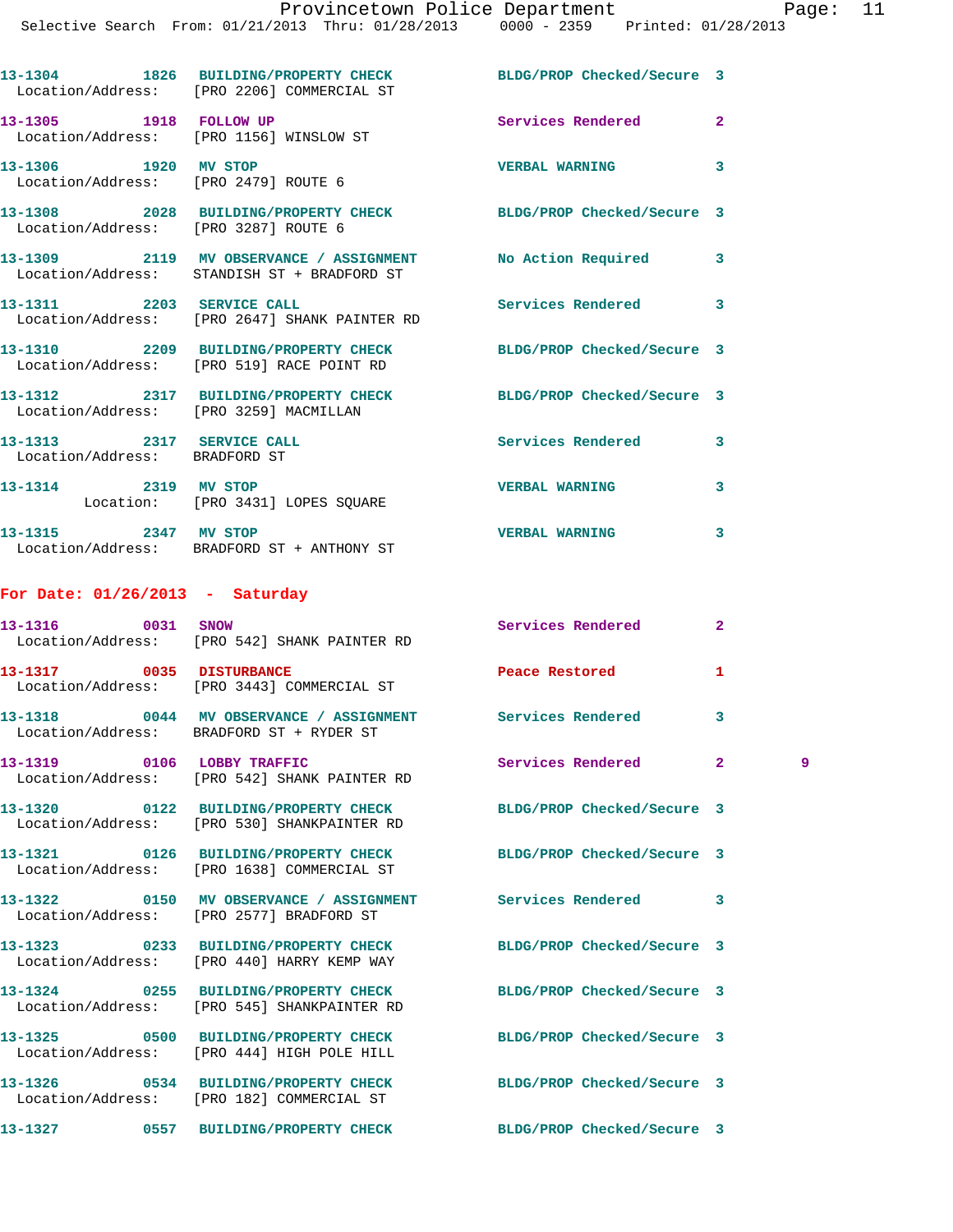|                                  | Provincetown Police Department Page: 12<br>Selective Search From: 01/21/2013 Thru: 01/28/2013 0000 - 2359 Printed: 01/28/2013 |                      |                |
|----------------------------------|-------------------------------------------------------------------------------------------------------------------------------|----------------------|----------------|
|                                  | Location/Address: [PRO 519] RACE POINT RD                                                                                     |                      |                |
|                                  | 13-1328 0604 MV OBSERVANCE / ASSIGNMENT Services Rendered 3<br>Location/Address: [PRO 3257] SHANKPAINTER RD                   |                      |                |
|                                  | 13-1329 0728 DISTURBANCE<br>Location/Address: [PRO 573] WINSLOW ST                                                            | Services Rendered    | 1              |
|                                  | 13-1330 0747 H/M ON/OFF DUTY<br>Location/Address: [PRO 2543] MACMILLAN WHARF                                                  | No Action Required   | $\overline{2}$ |
|                                  | 13-1331 0753 FOLLOW UP<br>Location/Address: [PRO 3296] SHANK PAINTER RD                                                       | Services Rendered    | $\mathbf{2}$   |
| 13-1332 0818 FOLLOW UP           | Location/Address: [PRO 573] WINSLOW ST                                                                                        | Services Rendered    | $\mathbf{2}$   |
|                                  |                                                                                                                               | Services Rendered    | $\mathbf{3}$   |
|                                  | 13-1334 0935 FUNERAL ESCORT<br>Location/Address: [PRO 1645] HARRY KEMP WAY                                                    | Services Rendered    | 3              |
|                                  | 13-1335 1046 BUILDING/PROPERTY CHECK BLDG/PROP Checked/Secure 3<br>Location/Address: [PRO 3287] ROUTE 6                       |                      |                |
|                                  | 13-1336 1114 FOLLOW UP<br>Location/Address: [PRO 2543] MACMILLAN WHARF                                                        | Services Rendered    | $\mathbf{2}$   |
|                                  | 13-1337 1139 BUILDING/PROPERTY CHECK BLDG/PROP Checked/Secure 3<br>Location/Address: [PRO 571] ALDEN ST                       |                      |                |
|                                  | 13-1338 1235 ASSIST AGENCY / MUTUAL AID Services Rendered 3<br>Location/Address: [PRO 1552] COMMERCIAL ST                     |                      |                |
|                                  | 13-1339 1241 BUILDING/PROPERTY CHECK BLDG/PROP Checked/Secure 3<br>Location/Address: [PRO 3318] CEMETERY RD                   |                      |                |
| Location/Address: [TRU] ROUTE 6A | 13-1340 1251 FOLLOW UP                                                                                                        | Services Rendered    | $\mathbf{2}$   |
|                                  | 13-1341 1301 ASSIST AGENCY / MUTUAL AID Services Rendered 3<br>Location/Address: [PRO 895] COTTAGE ST                         |                      |                |
|                                  | 13-1342 1302 GENERAL INFO                                                                                                     | Services Rendered    | 3              |
|                                  | 13-1343 1426 911 GENERAL<br>Location/Address: [PRO 542] SHANK PAINTER RD                                                      | No Action Required 1 |                |
|                                  | 13-1344 1427 BUILDING/PROPERTY CHECK BLDG/PROP Checked/Secure 3<br>Location/Address: [PRO 571] ALDEN ST                       |                      |                |
|                                  | 13-1345 1533 FOLLOW UP<br>Location/Address: [PRO 440] HARRY KEMP WAY                                                          | Services Rendered    | $\mathbf{2}$   |
|                                  | 13-1346 1545 BUILDING/PROPERTY CHECK BLDG/PROP Checked/Secure 3<br>Location/Address: [PRO 106] COMMERCIAL ST                  |                      |                |
|                                  | 13-1347 1606 BUILDING/PROPERTY CHECK BLDG/PROP Checked/Secure 3<br>Location/Address: [PRO 444] HIGH POLE                      |                      |                |
|                                  | 13-1348 1626 PARKING COMPLAINT / GENERAL SPOKEN TO<br>Location/Address: [PRO 3448] BRADFORD ST                                |                      | 3              |
|                                  | 13-1349 1811 BUILDING/PROPERTY CHECK BLDG/PROP Checked/Secure 3<br>Location/Address: [PRO 2898] JEROME SMITH RD               |                      |                |
|                                  | 13-1350 1816 BUILDING/PROPERTY CHECK BLDG/PROP Checked/Secure 3<br>Location/Address: [PRO 1638] COMMERCIAL ST                 |                      |                |
|                                  | 13-1351       1934   BUILDING/PROPERTY CHECK        BLDG/PROP Checked/Secure 3                                                |                      |                |
|                                  |                                                                                                                               |                      |                |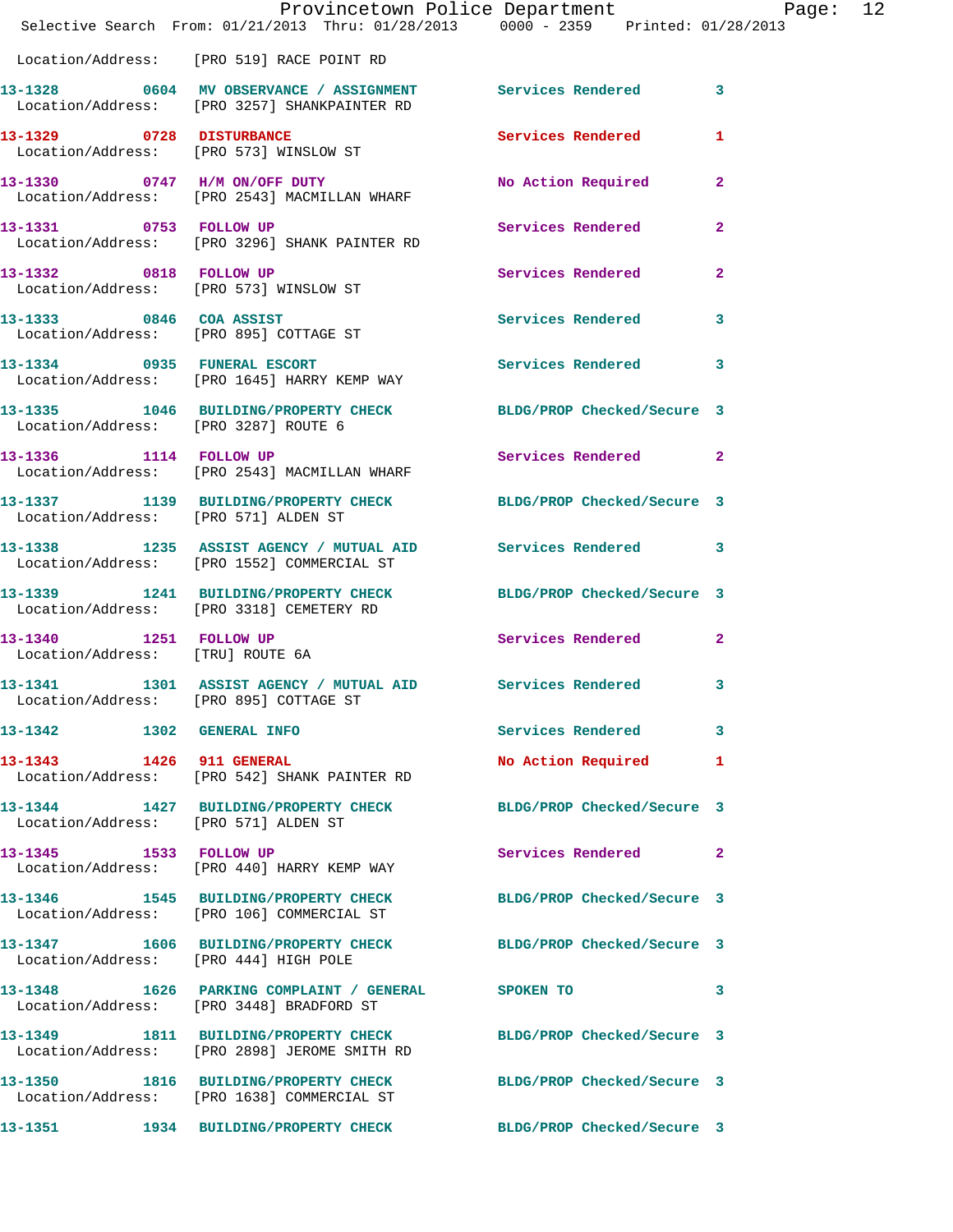|                                                        |                        | Provincetown Police Department |                                     | Page: | 13 |
|--------------------------------------------------------|------------------------|--------------------------------|-------------------------------------|-------|----|
| Selective Search From: $01/21/2013$ Thru: $01/28/2013$ |                        |                                | $0000 - 2359$ Printed: $01/28/2013$ |       |    |
|                                                        |                        |                                |                                     |       |    |
| Location/Address:                                      | [PRO 3317] CEMETERY RD |                                |                                     |       |    |

**13-1352 1939 MV STOP VERBAL WARNING 3**  Location/Address: BRADFORD ST + BANGS ST **13-1353 1945 BUILDING/PROPERTY CHECK BLDG/PROP Checked/Secure 3**  Location/Address: [PRO 2206] COMMERCIAL ST **13-1354 2034 MV STOP VERBAL WARNING 3**  Location/Address: CONWELL ST + BRADFORD ST

**13-1355 2126 BUILDING/PROPERTY CHECK BLDG/PROP Checked/Secure 3**  Location/Address: [PRO 519] RACE POINT RD **13-1357 2330 BUILDING/PROPERTY CHECK BLDG/PROP Checked/Secure 3**  Location/Address: [PRO 3287] ROUTE 6 **13-1358 2336 PARK, WALK & TALK Services Rendered 2**  Location/Address: [PRO 391] COMMERCIAL ST

**13-1359 2338 MV STOP VERBAL WARNING 3**  Location/Address: [PRO 208] COMMERCIAL ST **13-1360 2347 MV STOP VERBAL WARNING 3** 

Location/Address: FREEMAN ST + STANDISH ST

**For Date: 01/27/2013 - Sunday**

|                            | 13-1365 0004 ASSIST CITIZEN<br>Location/Address: [PRO 542] SHANK PAINTER RD                                     | Services Rendered 3   |                |    |
|----------------------------|-----------------------------------------------------------------------------------------------------------------|-----------------------|----------------|----|
|                            | 13-1362 0010 INFO SERVICES - LOBBY Services Rendered 2<br>Location/Address: [PRO 542] SHANK PAINTER RD          |                       |                | 11 |
|                            | 13-1363 0011 BAR CHECK<br>Location/Address: [PRO 399] COMMERCIAL ST                                             | No Action Required    | $\overline{2}$ |    |
| 13-1364 0018 BAR CHECK     | Location/Address: [PRO 3443] COMMERCIAL ST                                                                      | No Action Required    | $\overline{2}$ |    |
|                            | 13-1366 6 0038 MV OBSERVANCE / ASSIGNMENT Services Rendered<br>Location/Address: BRADFORD ST + STANDISH ST      |                       | 3              |    |
| 13-1367 0110 MV STOP       | Location/Address: BRADFORD ST + CENTER ST                                                                       | <b>VERBAL WARNING</b> | 3              |    |
|                            | 13-1368 0121 BUILDING/PROPERTY CHECK<br>Location/Address: [PRO 2483] COMMERCIAL ST                              | Services Rendered     | 3              |    |
| Location/Address: RYDER ST | 13-1369 0132 SUSPICIOUS M/V                                                                                     | Services Rendered     | $\overline{2}$ |    |
|                            | 13-1370 0159 BUILDING/PROPERTY CHECK BLDG/PROP Checked/Secure 3<br>Location/Address: [PRO 3259] MACMILLAN       |                       |                |    |
|                            | 13-1371 0242 MEDICAL EMERGENCY <b>PATIENT REFUSAL</b> 1<br>Location/Address: [PRO 1873] COMMERCIAL ST           |                       |                |    |
|                            | 13-1372 0328 BUILDING/PROPERTY CHECK BLDG/PROP Checked/Secure 3<br>Location/Address: [PRO 545] SHANK PAINTER RD |                       |                |    |
|                            | 13-1373 0502 BUILDING/PROPERTY CHECK BLDG/PROP Checked/Secure 3<br>Location/Address: [PRO 530] SHANKPAINTER RD  |                       |                |    |
|                            | 13-1374 0515 BUILDING/PROPERTY CHECK BLDG/PROP Checked/Secure 3<br>Location/Address: [PRO 488] MAYFLOWER AVE    |                       |                |    |
|                            | 13-1375 0629 BUILDING/PROPERTY CHECK BLDG/PROP Checked/Secure 3<br>Location/Address: [PRO 1778] SHANKPAINTER RD |                       |                |    |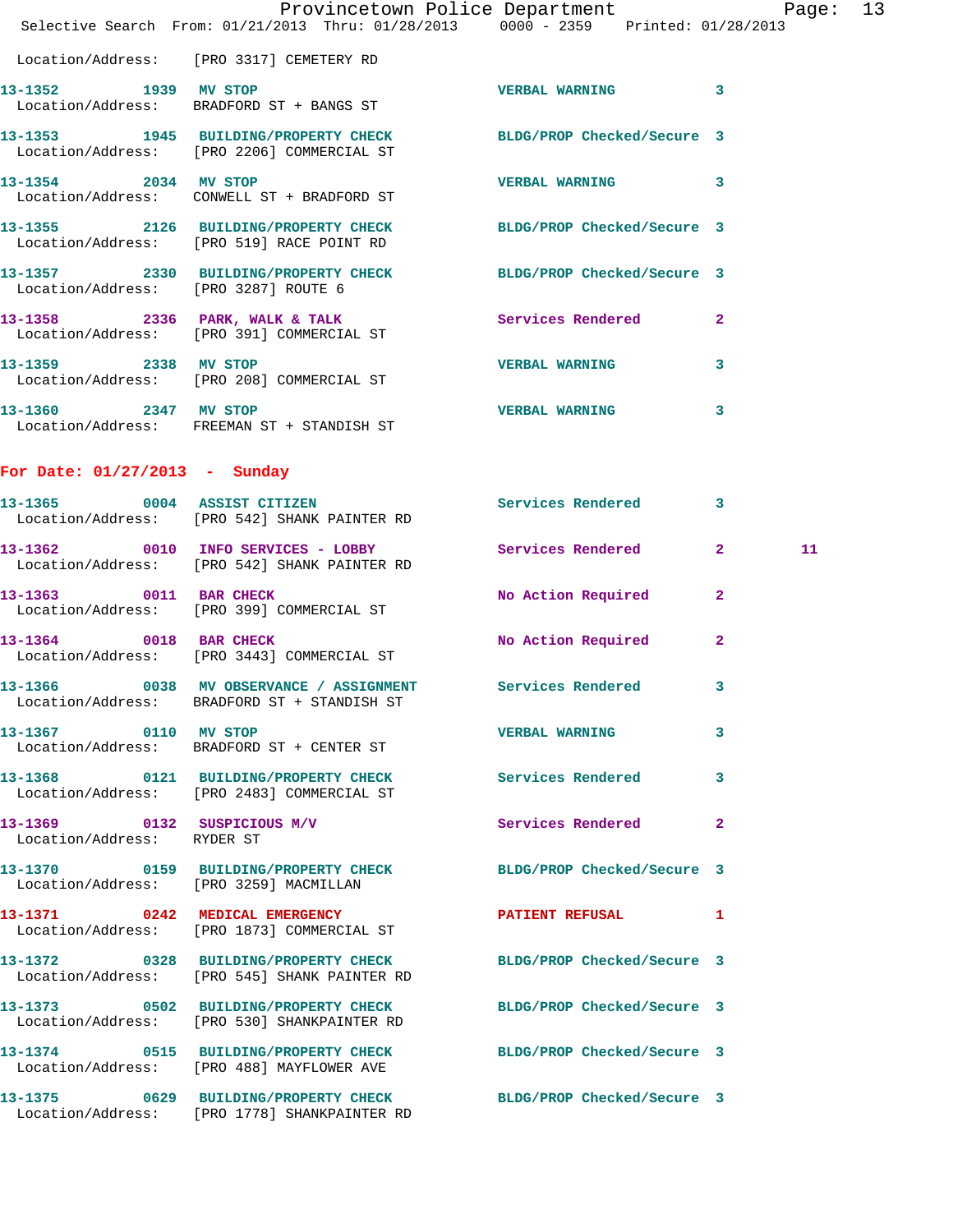|                                | Provincetown Police Department Page: 14<br>Selective Search From: 01/21/2013 Thru: 01/28/2013 0000 - 2359 Printed: 01/28/2013 |                                                                                                                |                |
|--------------------------------|-------------------------------------------------------------------------------------------------------------------------------|----------------------------------------------------------------------------------------------------------------|----------------|
|                                | 13-1376 		 0736 		 H/M ON OFF/DUTY 		 Services Rendered 2<br>Location/Address: [PRO 2543] MACMILLAN WHARF                     |                                                                                                                |                |
|                                | 13-1377 0801 BUILDING/PROPERTY CHECK BLDG/PROP Checked/Secure 3<br>Location/Address: [PRO 2898] JEROME SMITH RD               |                                                                                                                |                |
|                                | 13-1378 0848 BUILDING/PROPERTY CHECK No Action Required 3<br>Location/Address: [PRO 519] RACE POINT RD                        |                                                                                                                |                |
|                                | 13-1379 0857 LOOSE DOG/RETURNED<br>Location/Address: [PRO 2513] ROUTE 6                                                       | SPOKEN TO                                                                                                      | $\overline{a}$ |
|                                | 13-1380 0922 BUILDING/PROPERTY CHECK BLDG/PROP Checked/Secure 3<br>Location/Address: [PRO 444] HIGH POLE HILL                 |                                                                                                                |                |
|                                | 13-1381 0926 BUILDING/PROPERTY CHECK BLDG/PROP Checked/Secure 3<br>Location/Address: [PRO 175] COMMERCIAL ST                  |                                                                                                                |                |
|                                | 13-1382 0949 BUILDING/PROPERTY CHECK BLDG/PROP Checked/Secure 3<br>Location/Address: [PRO 564] BAYBERRY                       |                                                                                                                |                |
|                                | 13-1383 1107 BUILDING/PROPERTY CHECK BLDG/PROP Checked/Secure 3<br>Location/Address: [PRO 16] BRADFORD ST                     |                                                                                                                |                |
| Location/Address: RYDER ST     | 13-1384 1116 MV OBSERVANCE / ASSIGNMENT Citation/Warning Issued 3                                                             |                                                                                                                |                |
|                                | 13-1385 1129 MV STOP<br>Location/Address: [PRO 43] BRADFORD ST                                                                | <b>VERBAL WARNING</b>                                                                                          | 3              |
|                                | 13-1386 1213 BUILDING/PROPERTY CHECK BLDG/PROP Checked/Secure 3<br>Location/Address: [PRO 216] COMMERCIAL ST                  |                                                                                                                |                |
|                                | 13-1387 1215 ALARM - FIRE<br>Location/Address: [PRO 3222] ALDEN ST                                                            | False Alarm and the state of the state of the state of the state of the state of the state of the state of the | $\mathbf{1}$   |
|                                | 13-1389 1249 PARK, WALK & TALK 1988 Services Rendered 2<br>Location/Address: [PRO 2543] MACMILLAN                             |                                                                                                                |                |
|                                | 13-1390 1257 BUILDING/PROPERTY CHECK BLDG/PROP Checked/Secure 3<br>Location/Address: [PRO 571] ALDEN ST                       |                                                                                                                |                |
|                                | 13-1391 1353 BUILDING/PROPERTY CHECK<br>Location/Address: [PRO 3287] ROUTE 6                                                  | BLDG/PROP Checked/Secure 3                                                                                     |                |
|                                | 13-1392 1355 ALARM - FIRE<br>Location/Address: [PRO 196] COMMERCIAL ST                                                        | Services Rendered                                                                                              | $\mathbf{1}$   |
| Location/Address: STANDISH AVE | 13-1393 1423 MV OBSERVANCE / ASSIGNMENT No Action Required                                                                    |                                                                                                                | 3              |
|                                | 13-1394 1602 BUILDING/PROPERTY CHECK BLDG/PROP Checked/Secure 3<br>Location/Address: [PRO 3259] MACMILLAN                     |                                                                                                                |                |
|                                | 13-1395 1708 FOUND KEYS<br>Location/Address: [PRO 413] CONWELL ST                                                             | Services Rendered 3                                                                                            |                |
|                                | 13-1396 1747 BUILDING/PROPERTY CHECK<br>Location/Address: [PRO 175] COMMERCIAL ST                                             | BLDG/PROP Checked/Secure 3                                                                                     |                |
|                                | 13-1397 1802 BUILDING/PROPERTY CHECK BLDG/PROP Checked/Secure 3<br>Location/Address: [PRO 2206] COMMERCIAL ST                 |                                                                                                                |                |
|                                | 13-1398 1831 COMPLAINT<br>Location/Address: [PRO 2575] CONWELL ST                                                             | SPOKEN TO                                                                                                      | 3              |
| 13-1399 1906 MV STOP           | Location/Address: PRINCE ST + BRADFORD ST                                                                                     | <b>VERBAL WARNING</b>                                                                                          | 3              |
| 13-1400 1913 MV STOP           |                                                                                                                               | <b>VERBAL WARNING</b>                                                                                          | 3              |

Location/Address: [PRO 1938] BRADFORD ST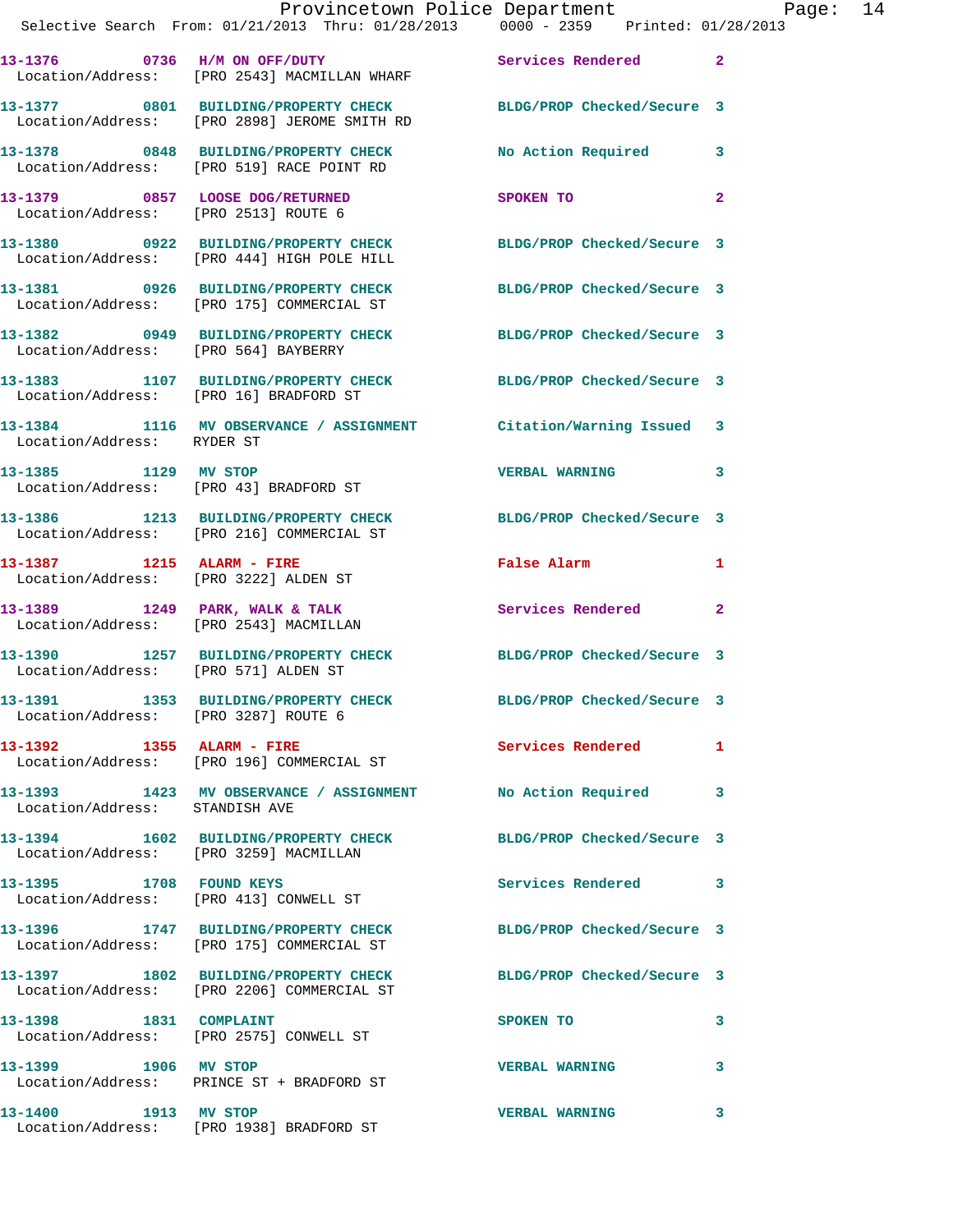|                                                      | 13-1401 1930 SERVICE CALL<br>Location/Address: [PRO 542] SHANK PAINTER RD                                      | Services Rendered                               | 3                   |
|------------------------------------------------------|----------------------------------------------------------------------------------------------------------------|-------------------------------------------------|---------------------|
|                                                      | 13-1402 1950 MEDICAL EMERGENCY<br>Location/Address: [PRO 442] HARRY KEMP WAY                                   | Transported to Hospital 1                       |                     |
|                                                      | 13-1403 1955 BUILDING/PROPERTY CHECK BLDG/PROP Checked/Secure 3<br>Location/Address: [PRO 1638] COMMERCIAL ST  |                                                 |                     |
|                                                      | 13-1405 2132 BUILDING/PROPERTY CHECK<br>Location/Address: [PRO 306] COMMERCIAL ST                              | BLDG/PROP Checked/Secure 3                      |                     |
|                                                      | 13-1406 2219 BUILDING/PROPERTY CHECK<br>Location/Address: [PRO 2483] COMMERCIAL ST                             | BLDG/PROP Checked/Secure 3                      |                     |
|                                                      | 13-1407  2329 ALARM - FIRE<br>Location/Address: [PRO 196] COMMERCIAL ST                                        | Services Rendered                               | 1                   |
|                                                      | 13-1408 2343 BUILDING/PROPERTY CHECK BLDG/PROP Checked/Secure 3<br>Location/Address: [PRO 1638] COMMERCIAL ST  |                                                 |                     |
|                                                      | 13-1409 2344 MV OBSERVANCE / ASSIGNMENT Services Rendered<br>Location/Address: BRADFORD ST + RYDER ST          |                                                 | 3                   |
| For Date: $01/28/2013$ - Monday                      |                                                                                                                |                                                 |                     |
|                                                      | 13-1410 0012 DISTURBANCE<br>Location/Address: [PRO 3443] COMMERCIAL ST                                         | Could Not Locate Note that the Could Not Locate | 1                   |
| 13-1411 0029 FOLLOW UP                               | Location/Address: [PRO 3443] COMMERCIAL ST                                                                     | No Action Required                              | $\mathbf{2}$        |
|                                                      | 13-1412 0034 INFO SERVICES - LOBBY<br>Location/Address: [PRO 542] SHANK PAINTER RD                             | Services Rendered                               | $\mathbf{2}^-$<br>8 |
|                                                      | 13-1413  0040 MV OBSERVANCE / ASSIGNMENT Services Rendered<br>Location/Address: BRADFORD ST + STANDISH ST      |                                                 | 3                   |
|                                                      | 13-1414 0115 BUILDING/PROPERTY CHECK BLDG/PROP Checked/Secure 3<br>Location/Address: [PRO 440] HARRY KEMP WAY  |                                                 |                     |
|                                                      | 13-1415 0120 BUILDING/PROPERTY CHECK<br>Location/Address: [PRO 196] COMMERCIAL ST                              | BLDG/PROP Checked/Secure 3                      |                     |
| 13-1416 0122 MV STOP                                 |                                                                                                                | <b>VERBAL WARNING</b>                           | 3                   |
| 13-1417 0136 MV STOP<br>Location/Address: TREMONT ST |                                                                                                                | <b>VERBAL WARNING</b>                           | 3                   |
|                                                      | 13-1418 0146 MEDICAL EMERGENCY<br>Location/Address: [PRO 780] BROWNE ST                                        | Transported to Hospital 1                       |                     |
|                                                      | 13-1420 0240 BUILDING/PROPERTY CHECK BLDG/PROP Checked/Secure 3<br>Location/Address: [PRO 1646] WINSLOW ST     |                                                 |                     |
|                                                      | 13-1421 0307 BUILDING/PROPERTY CHECK BLDG/PROP Checked/Secure 3<br>Location/Address: [PRO 539] SHANKPAINTER RD |                                                 |                     |
| Location/Address: [PRO 3287] ROUTE 6                 | 13-1422 0509 BUILDING/PROPERTY CHECK BLDG/PROP Checked/Secure 3                                                |                                                 |                     |
| Location/Address: [PRO 2519] ROUTE 6                 | 13-1423 6538 MV OBSERVANCE / ASSIGNMENT Services Rendered                                                      |                                                 | 3                   |
| 13-1424 0550 MV STOP<br>Location/Address: WINSLOW ST |                                                                                                                | <b>VERBAL WARNING</b>                           | 3                   |
|                                                      | 13-1425 0611 911 GENERAL                                                                                       | No Action Required                              | $\mathbf{1}$        |